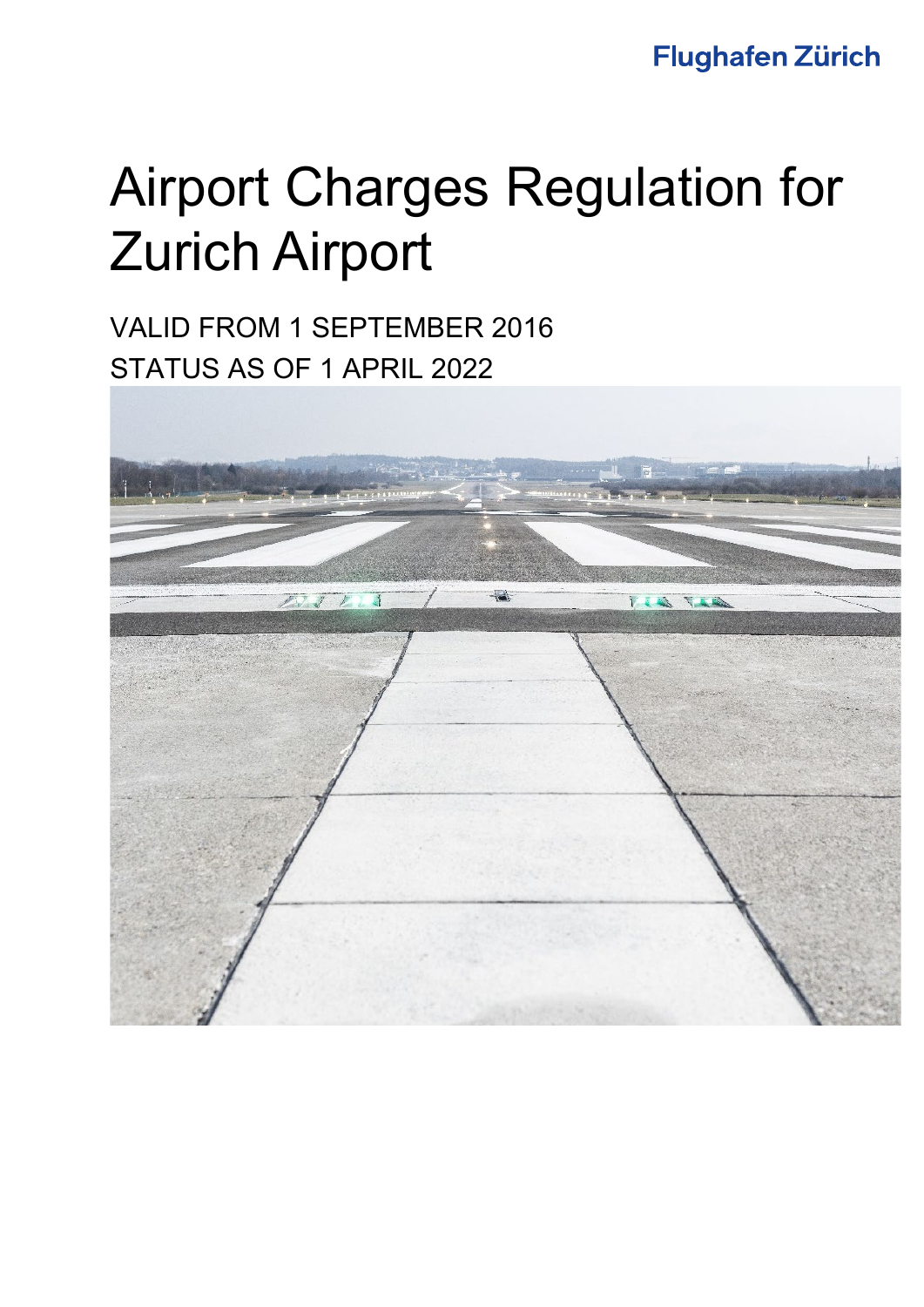# Contents

| 1.1. |  |
|------|--|
| 1.2. |  |
| 1.3. |  |
| 1.4. |  |
| 1.5. |  |
|      |  |
| 2.1. |  |
| 2.2. |  |
| 2.3. |  |
| 2.4. |  |
|      |  |
| 3.1. |  |
| 3.2. |  |
| 3.3. |  |
| 3.4. |  |
| 3.5. |  |
| 3.6. |  |
| 3.7. |  |
| 3.8. |  |
| 3.9. |  |
|      |  |
|      |  |
|      |  |
|      |  |
|      |  |
|      |  |
|      |  |
|      |  |
|      |  |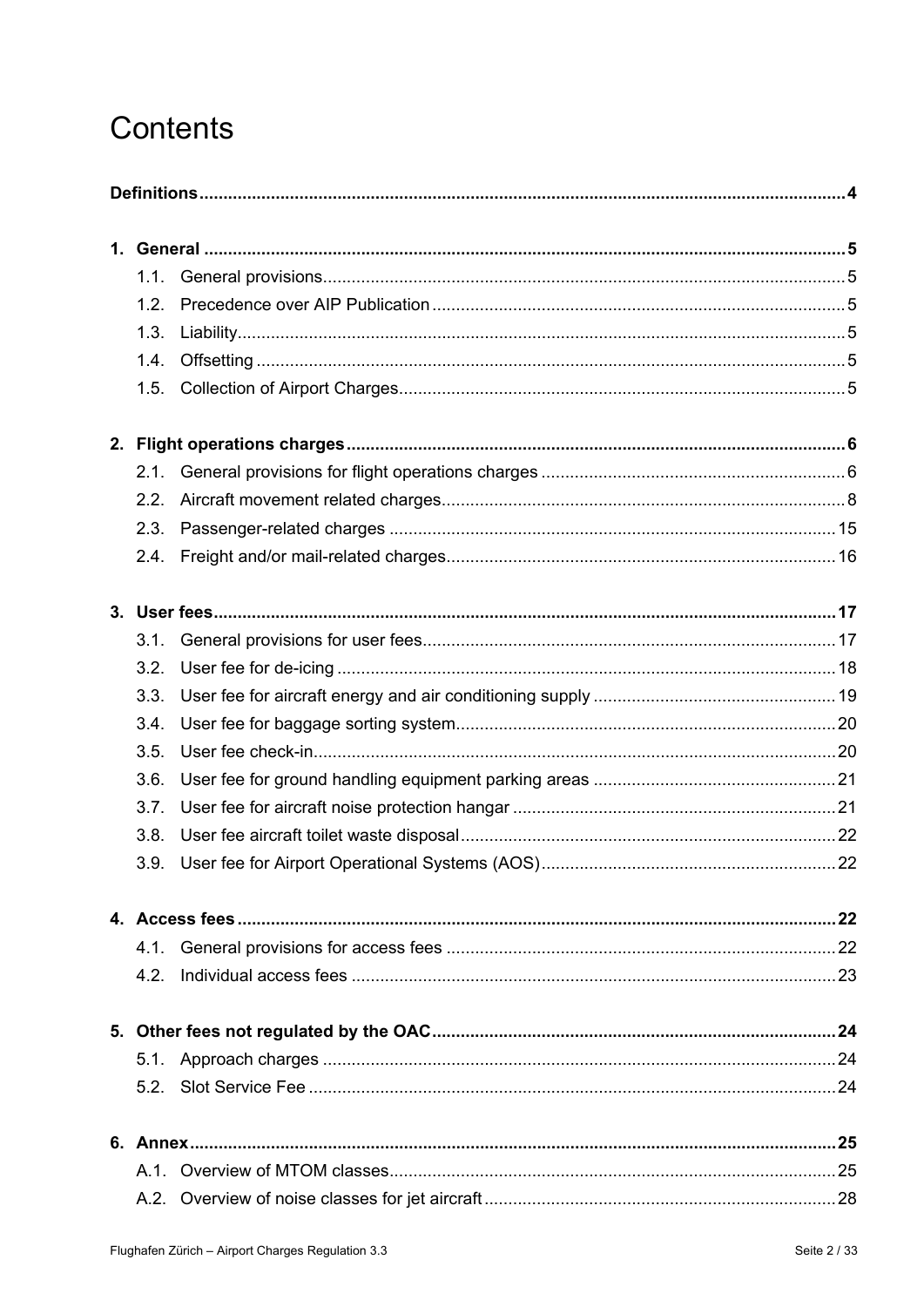| A.4. Essential regulations with regard to flight operations charges, user and access fees  31 |  |
|-----------------------------------------------------------------------------------------------|--|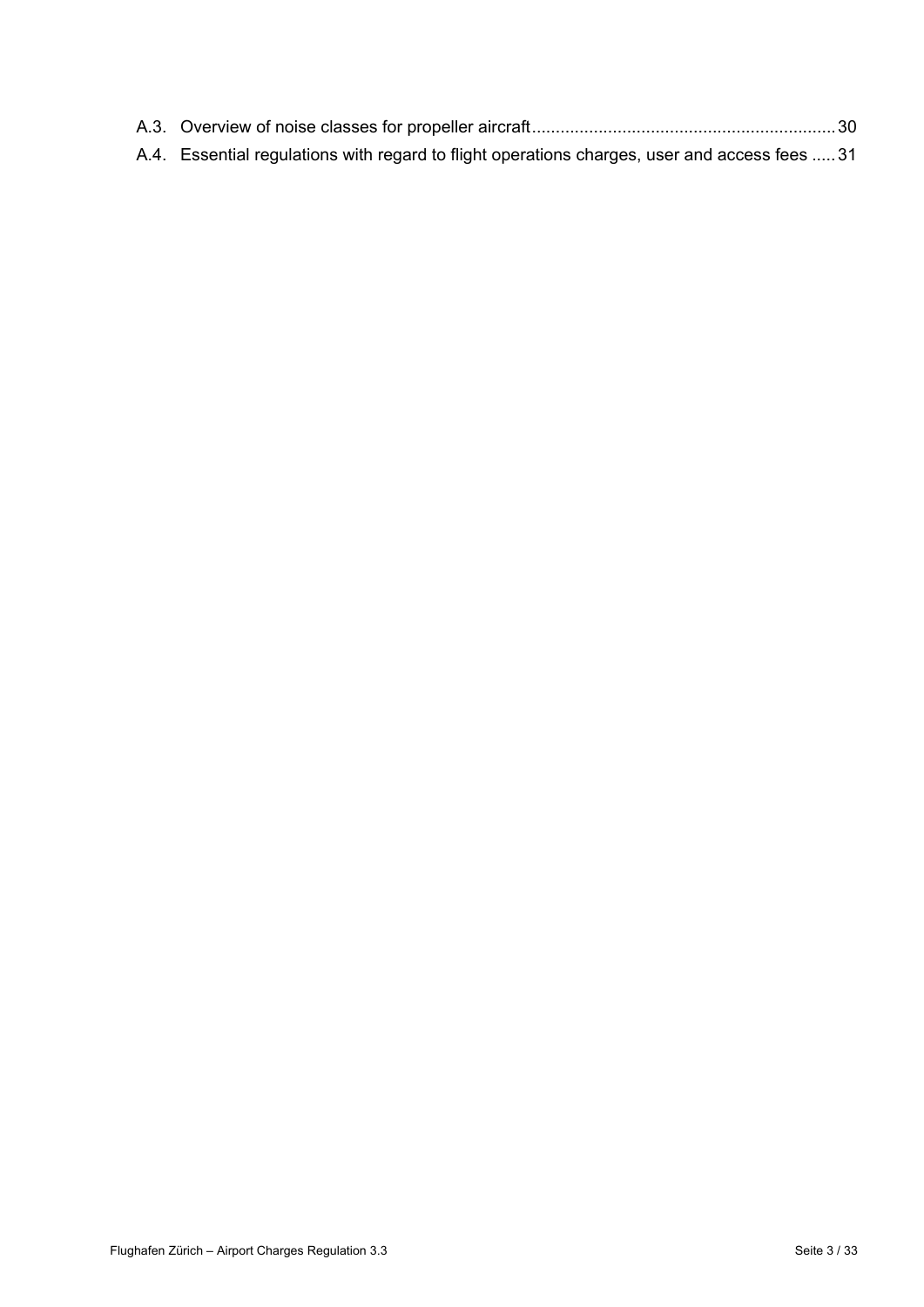# <span id="page-3-0"></span>**Definitions**

| <b>ABT</b>              | Airborne Time                                                                                                                                                                                                                                                                                                                                                                               |
|-------------------------|---------------------------------------------------------------------------------------------------------------------------------------------------------------------------------------------------------------------------------------------------------------------------------------------------------------------------------------------------------------------------------------------|
| <b>AOS</b>              | <b>Airport Operational Systems</b>                                                                                                                                                                                                                                                                                                                                                          |
| <b>FOCA</b>             | Federal Office of Civil Aviation                                                                                                                                                                                                                                                                                                                                                            |
| <b>CHF</b>              | Swiss francs                                                                                                                                                                                                                                                                                                                                                                                |
| <b>EASA</b>             | <b>European Aviation Safety Agency</b>                                                                                                                                                                                                                                                                                                                                                      |
| OAC                     | Ordinance on Airport Charges, SR 748.131.3                                                                                                                                                                                                                                                                                                                                                  |
| <b>FZAG</b>             | Flughafen Zürich AG                                                                                                                                                                                                                                                                                                                                                                         |
| GA/BA                   | General Aviation / Business Aviation: GA/BA flights are flights transporting a maximum<br>of 24 passengers and a maximum of 200 kg of freight and that do not need any<br>terminal infrastructure (e.g. Check-In, connection to IT systems, baggage sorting<br>system) for handling and flights with such character (e.g. technical flights that are<br>GA/BA flights in normal operations) |
| Commercial<br>passenger | Passenger on a flight which is offered to the general public for payment of a fee either<br>separately or as part of a package tour.                                                                                                                                                                                                                                                        |
| HCC Dp/Foo              | Certified LTO hydrocarbon emissions per axial thrust                                                                                                                                                                                                                                                                                                                                        |
| <b>ICAO</b>             | International Civil Aviation Organization                                                                                                                                                                                                                                                                                                                                                   |
| S/C                     | Scheduled/Charter: commercial flights that require terminal infrastructure for their<br>handling, and flights of this nature (e.g. technical flights which are operated as<br>scheduled/charter flights in normal operations).                                                                                                                                                              |
| Local passenger         | A passenger whose flight journey begins by departing from Zurich Airport or ends by<br>arriving at Zurich Airport, and who is not a transfer or transit passenger                                                                                                                                                                                                                           |
| LT                      | Local time                                                                                                                                                                                                                                                                                                                                                                                  |
| LTO cycle               | Landing and take-off cycle                                                                                                                                                                                                                                                                                                                                                                  |
| <b>MTOM</b>             | Maximum take-off mass                                                                                                                                                                                                                                                                                                                                                                       |
| VAT                     | Value added tax                                                                                                                                                                                                                                                                                                                                                                             |
| <b>PRM</b>              | Passenger with reduced mobility in accordance with Regulation (EC) 1107/2006                                                                                                                                                                                                                                                                                                                |
| <b>RFS</b>              | Road feeder service                                                                                                                                                                                                                                                                                                                                                                         |
| t                       | tonne                                                                                                                                                                                                                                                                                                                                                                                       |
| TDT                     | Touchdown time                                                                                                                                                                                                                                                                                                                                                                              |
| Transfer<br>passenger   | A passenger whose journey makes a stop at Zurich Airport and continues within 24<br>hours of arrival (scheduled time of arrival) with another aircraft under a different flight<br>number (scheduled time of departure); the place of departure and the destination may<br>not be the same.                                                                                                 |
| Transit passenger       | A passenger whose journey makes a stop at Zurich Airport and continues within 24<br>hours of arrival (scheduled time of arrival) under the same flight number (scheduled<br>time of departure); the place of departure and the destination may not be the same.                                                                                                                             |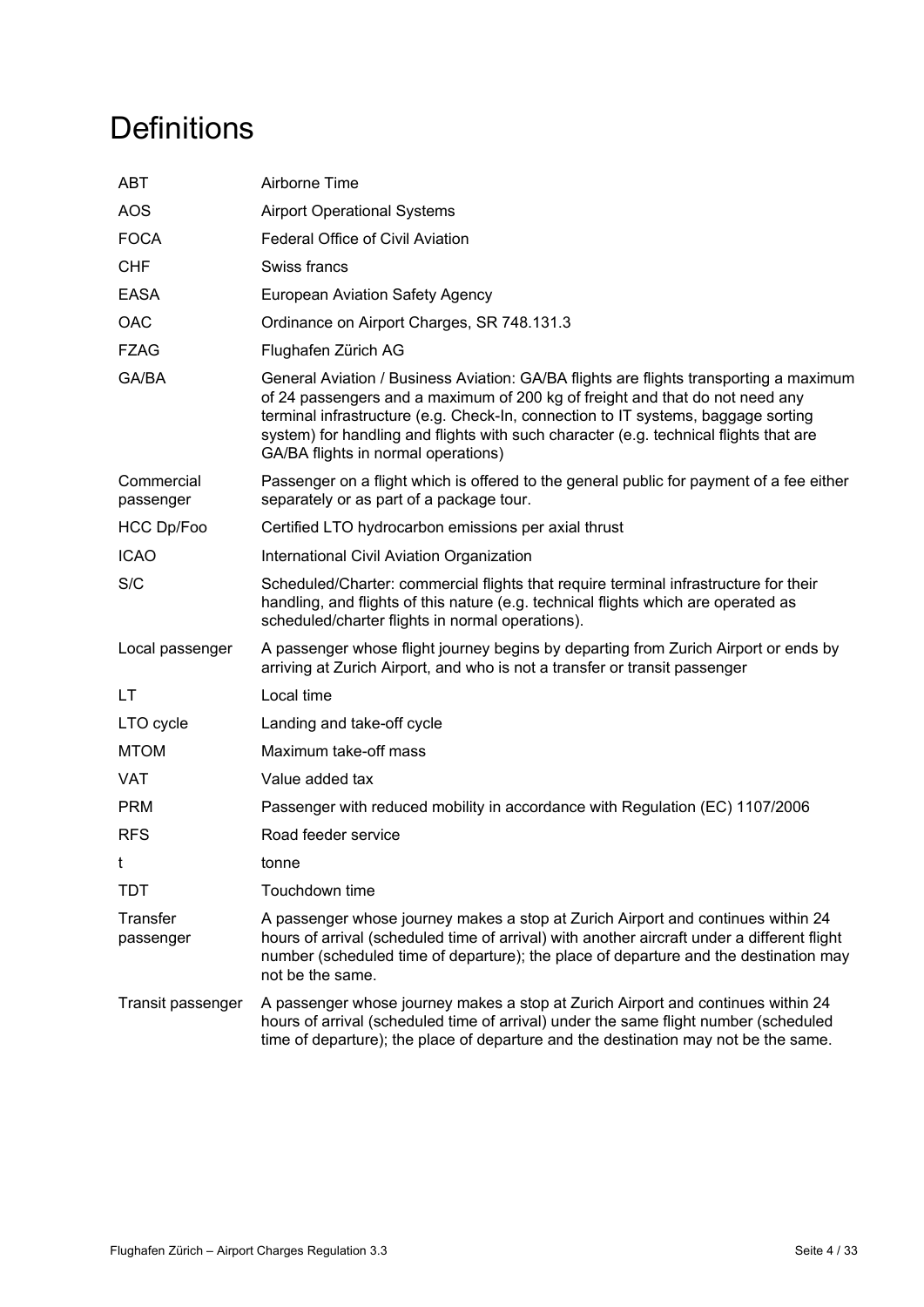# <span id="page-4-0"></span>1. General

# <span id="page-4-1"></span>1.1.General provisions

Based on Art. 39 of the Federal Act on Civil Aviation (CAA, SR 748.0) and the Ordinance on Airport Charges (OAC, SR 748.131.3), FZAG is issuing the following airport charges regulation.

Any objections to invoices for charges from FZAG must be submitted to FZAG, Accounts Receivable Department, P.O Box, 8058 Zurich Airport within 10 days of the invoice being issued. FZAG will decide on disputed invoices for charges by means of a ruling. Any complaints regarding rulings made by FZAG must be addressed to the Federal Administrative Court within 30 days of opening.

The place of performance is Zurich Airport.

The exclusive place of jurisdiction for civil disputes arising from this charges regulation is Bülach. Swiss law applies.

# <span id="page-4-2"></span>1.2.Precedence over AIP Publication

The tariffs in line with these charging regulations are also published in the Aeronautical Information Publication (AIP). The airport charges regulation in their current valid version in German takes precedence over the AIP and the English translation.

# <span id="page-4-3"></span>1.3.Liability

Within the scope of these charging regulations, FZAG's liability is based on the Federal Act on the Liability of the Federal Government (SR 170.32) as well as Art. 4 of the Zurich Airport Operating Regulations dated June 30, 2011.

This airport charges regulation does not constitute a performance guarantee by FZAG. As such, any liability of FZAG is excluded to the extent permitted by law, including liability for consequential damage and loss of earnings, damages as a result of delays and additional costs in the handling process, and as a result of data loss. FZAG is not liable for its own negligence, nor that of its employees and auxiliaries.

# <span id="page-4-4"></span>1.4.Offsetting

Debtors may not offset claims they might have against FZAG against airport charges.

# <span id="page-4-5"></span>1.5.Collection of Airport Charges

FZAG may commission third parties with the collection of airport charges.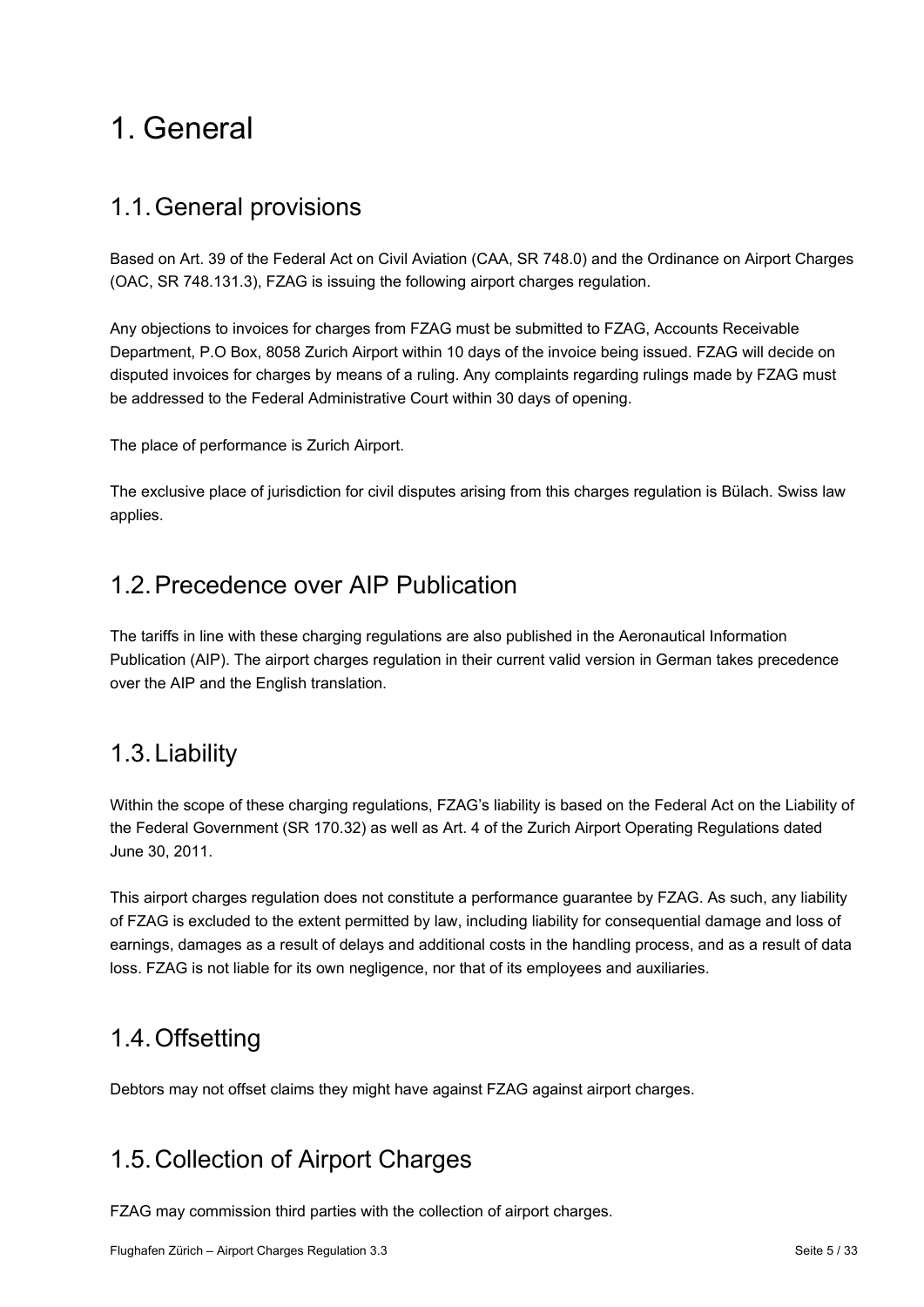# <span id="page-5-0"></span>2. Flight operations charges

# <span id="page-5-1"></span>2.1.General provisions for flight operations charges

### <span id="page-5-2"></span>2.1.1. Debtor

Unless stated otherwise, the concession holder is the debtor for flight operations charges for flights operated under a route concession.

If the concession holder cannot be prosecuted or if the flight is not operated under a route concession, the operator of the arriving or departing aircraft is liable in lieu. If the operator cannot be prosecuted either, then the owner of the arriving or departing aircraft takes his place.

The operator is the natural person or legal entity that operates the flight at its own cost and has power of control over the aircraft. If one aircraft has several operators, they are jointly liable for flight operations charges. If the operator of an aircraft is not the same as the owner, the operator and owner are jointly liable for flight operations charges.

### 2.1.2. Exemptions

The following users are exempt from flight operations charges:

- The Swiss Confederation for official flights of the Federal Office of Civil Aviation (FOCA) and the aircraft accident investigation bureau while fulfilling official duties;
- Swiss state flights;
- Foreign state flights, provided they are transporting a head of state on an official state visit, and
- Search and rescue flights that have been mandated by the Swiss control centre for search and rescue services for civil aviation.

### 2.1.3. Rates

The rates for flight operations charges are shown in Swiss francs (CHF), excluding value added tax (VAT).

From 1 April 2021 to 31 December 2021, the rates for flight operations charges as per sections [2.2.1](#page-7-1) [Landing charge,](#page-7-1) section [2.2.4](#page-12-0) [Aircraft parking charge,](#page-12-0) section [2.3](#page-14-0) [Passenger-related charges](#page-14-0) and section [2.4](#page-15-0) [Freight and/or mail-related charges](#page-15-0) will be reduced by 10%.

### <span id="page-5-3"></span>2.1.4. Invoicing and payment

Airport Charges are invoiced in CHF.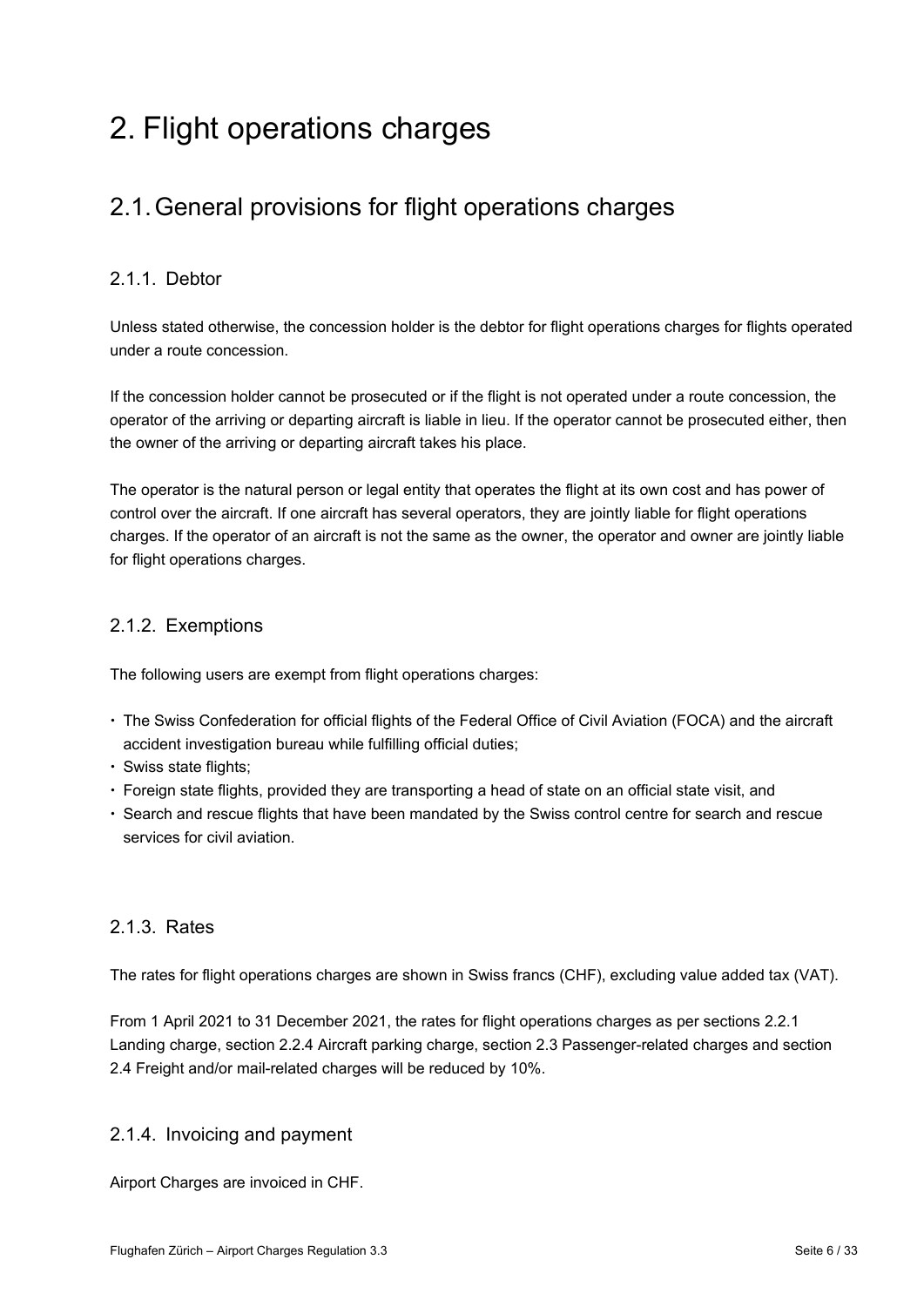The flight operations charges are due after FZAG has provided the respective service and prior to departure of the aircraft from Zurich Airport.

Flughafen Zürich AG may allow postponed payments for parties liable that use Zurich Airport regularly and

- whose headquarters or subsidiary branch is based in Switzerland or
- who have established a special domicile within the meaning of Art. 50, para. 2 of the Federal Act on Debt Enforcement and Bankruptcy (SR 281.1) in Switzerland for the receivables of FZAG arising from this airport charges regulation,

If postponed payment has been granted and unless otherwise agreed, payment is to be made within 10 days of the invoice being issued. In the event of a postponed payment, the debtor must provide FZAG with (direct or indirect) guarantees from a bank headquartered in Switzerland, a payment deposit or similar assurances for an invoice volume of at least one month. In exceptional cases, FZAG may waive the requirement of a guarantee.

If payments are overdue, FZAG reserves the right

- $\cdot$  to charge default interest at the rate of 5%,
- <span id="page-6-0"></span>refuse departure and charge the debtor for the resulting costs including compensation.

### 2.1.5. Documentation requirements

The debtor of the flight operations charges must submit the following documentation for the aircraft that they are responsible for operating to and from Zurich annually by 1 April.

- aircraft registration
- aircraft manufacturer, aircraft type and model
- MTOM according to Aircraft Flight Manual (AFM), Basic Section on Weight Limitation
- $\cdot$  engine type

The documentation must be accompanied by the corresponding pages from the AFM.

Furthermore, users are obliged to notify FZAG immediately in the event of any changes to the data during a year. Any retroactive complaints regarding MTOM will not be considered.

The documentation is also used to calculate the approach charges, which FZAG collects on behalf of Skyguide Ltd. (see section [5.1\)](#page-23-1).

Data for billing and statistics (load messages and passenger transfer messages, inbound connection lists) are generally transmitted by the handling agents to FZAG. Airlines are obliged to make such data available. The timely submission of correct data is necessary for accurate invoicing.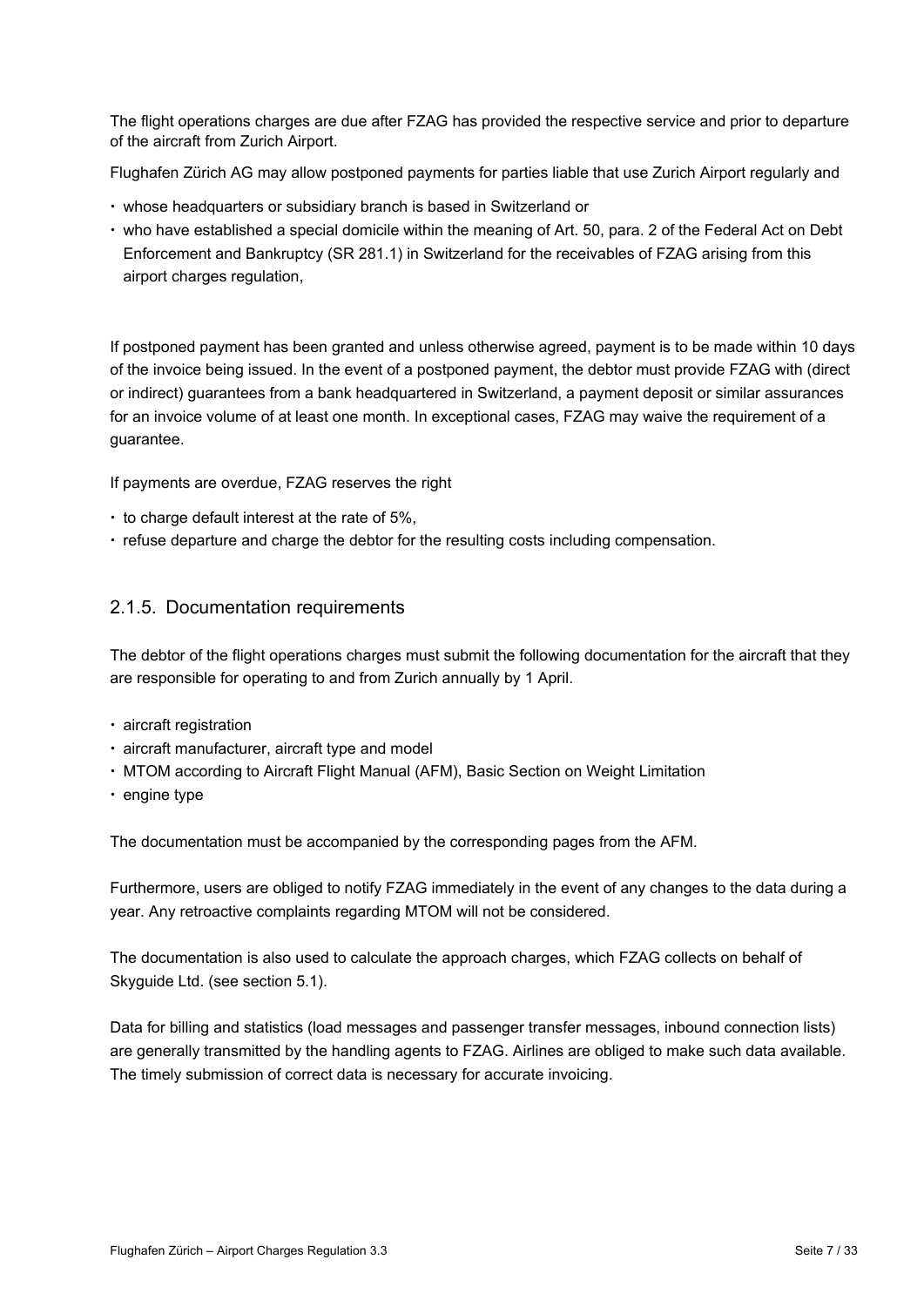### 2.1.6. Entry into force and duration

The changes to the flight operations charges in accordance with the agreement dated 15 July 2020 will be implemented as of 1 April 2021. Moreover, the flight operations charges in accordance with the charging regulations dated 1 September 2016 (as at 1 July 2020) remain unchanged.

FZAG will initiate next proceedings for adjusting flight operations charges in accordance with Art. 20 et seq. OAC with the information about the proceedings in accordance with Art. 20a OAC at a point in time at which, based on the last available Annual Report of FZAG, the cumulative result (economic value added, EVA) plus the result of the last financial year supplemented by the change in result from the year before last to last year<sup>[1](#page-7-2)</sup> in the regulated segments (Art. 19 para. 1 lit. a to e OAC) since 1 July 2016 is equal or positive for the first time, but at the earliest once the financial statements for 2020 become available, and at the latest by 1 April 2025.

# <span id="page-7-0"></span>2.2.Aircraft movement related charges

| <b>MTOM class2</b> |          |
|--------------------|----------|
| Class 1            | 14.80    |
| <b>Class 2</b>     | 37.10    |
| Class 3            | 96.50    |
| Class 4            | 183.30   |
| Class 5            | 309.00   |
| Class 6            | 567.40   |
| <b>Class 7</b>     | 1'091.10 |
| Class 8            | 1'817.80 |
| Class 9            | 3'005.00 |

### <span id="page-7-1"></span>2.2.1. Landing charge

<span id="page-7-4"></span>Table 1 Landing charge per landing

The landing charge is levied per landing (also for "touch and go" landings and "missed approaches").

A reduction of 66.67% is applied to landing charges for General Aviation training flights. This discount will be reduced to one third (33.33%) as of 1 January 2023 and withdrawn entirely as of 1 January 2024.

<span id="page-7-3"></span><span id="page-7-2"></span><sup>&</sup>lt;sup>1</sup> As such, the revenue and costs in the current financial year, including the change compared to the previous year, are deliberately rated twice in order to take into account the costs and revenue during the fee-setting process. <sup>2</sup> See A.1: Overview of MTOM classes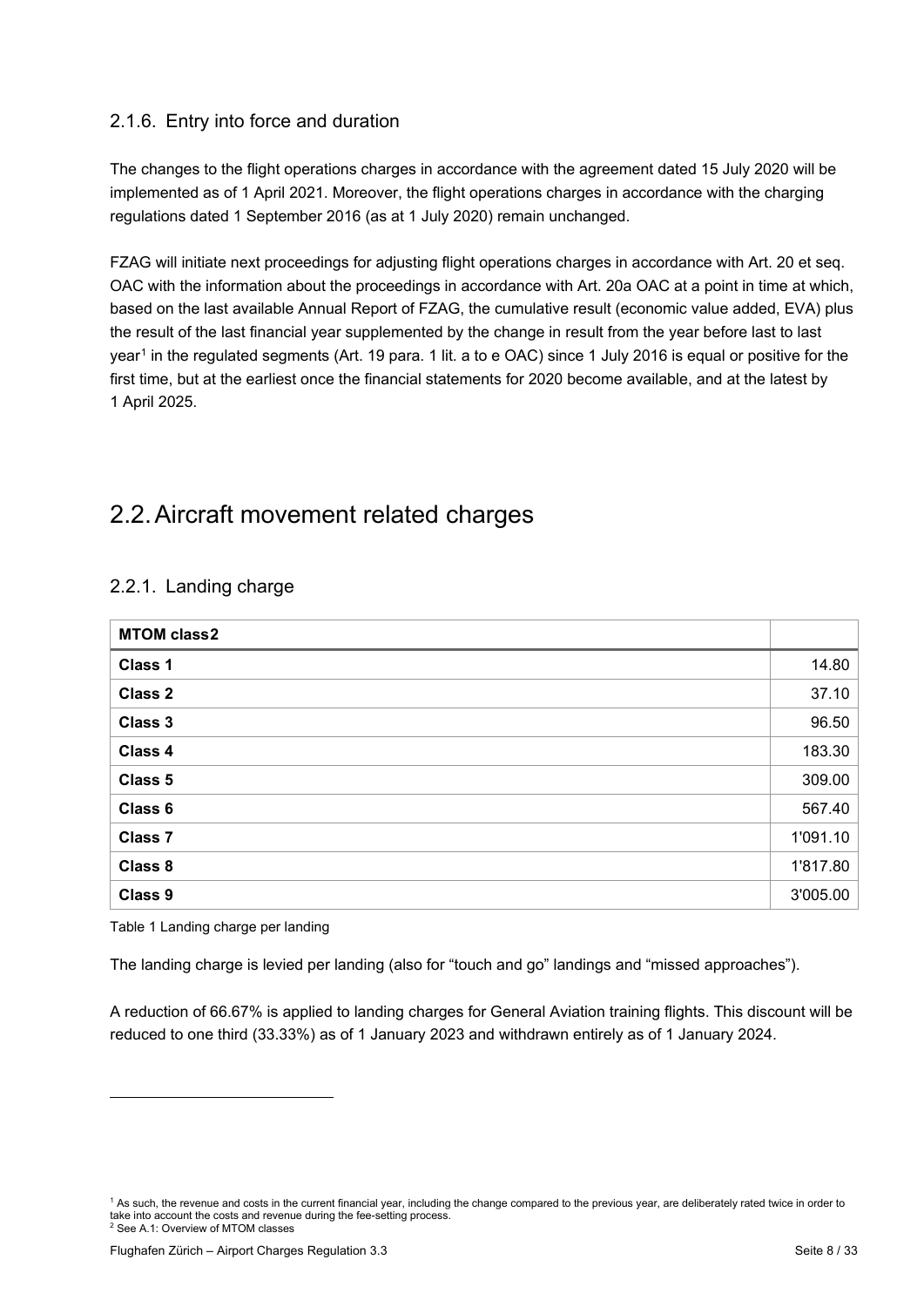### 2.2.2. Aircraft noise charge

#### **Jet aircraft**

The noise classification<sup>[3](#page-8-0)</sup> is based on noise levels measured in the vicinity of Zurich Airport. Aircraft noise charges are imposed based on touch-down time (TDT) and airborne time (ABT).

Aircraft noise charges are levied based on the touch down time (TDT) and airborne time (ABT).

| Noise class |          |        |       |       |      |
|-------------|----------|--------|-------|-------|------|
| Charge      | 2'000.00 | 400.00 | 40.00 | 10.00 | 0.00 |

<span id="page-8-1"></span>Table 2 Daytime noise charges per landing

| Noise class              | 1         | $\mathbf{2}$ | 3        | 4        | 5        |
|--------------------------|-----------|--------------|----------|----------|----------|
| ABT 21:00:01-22:00:00 LT | 800.00    | 400.00       | 200.00   | 100.00   | 50.00    |
| ABT 22:00:01-22:30:00 LT | 1'500.00  | 800.00       | 400.00   | 200.00   | 100.00   |
| ABT 22:30:01-23:00:00 LT | 3'000.00  | 1'500.00     | 800.00   | 400.00   | 200.00   |
| ABT 23:00:01-23:30:00 LT | 6'000.00  | 3'000.00     | 1'500.00 | 800.00   | 400.00   |
| ABT 23:30:01-00:00:00 LT | 12'000.00 | 6'000.00     | 3'000.00 | 1'500.00 | 800.00   |
| ABT 00:00:01-06:00:00 LT | 18'000.00 | 12'000.00    | 6'000.00 | 3'000.00 | 1'500.00 |
| ABT 06:00:01-07:00:00 LT | 1'500.00  | 800.00       | 400.00   | 200.00   | 100.00   |

<span id="page-8-2"></span>Table 3 Shoulder and night hours surcharges per take-off

| All noise classes        |          |
|--------------------------|----------|
| TDT 21:00:01-22:00:00 LT | 50.00    |
| TDT 22:00:01-22:30:00 LT | 100.00   |
| TDT 22:30:01-23:00:00 LT | 200.00   |
| TDT 23:00:01-23:30:00 LT | 400.00   |
| TDT 23:30:01-00:00:00 LT | 800.00   |
| TDT 00:00:01-06:00:00 LT | 1'500.00 |
| TDT 06:00:01-07:00:00 LT | 100.00   |

<span id="page-8-3"></span>Table 4 Shoulder and night hours surcharges per landing

#### **Incentive payment for jet aircraft**

<span id="page-8-0"></span>Upon application, FZAG provides incentive payments for low-noise jet aircraft that are used at Zurich Airport and meet the following requirements: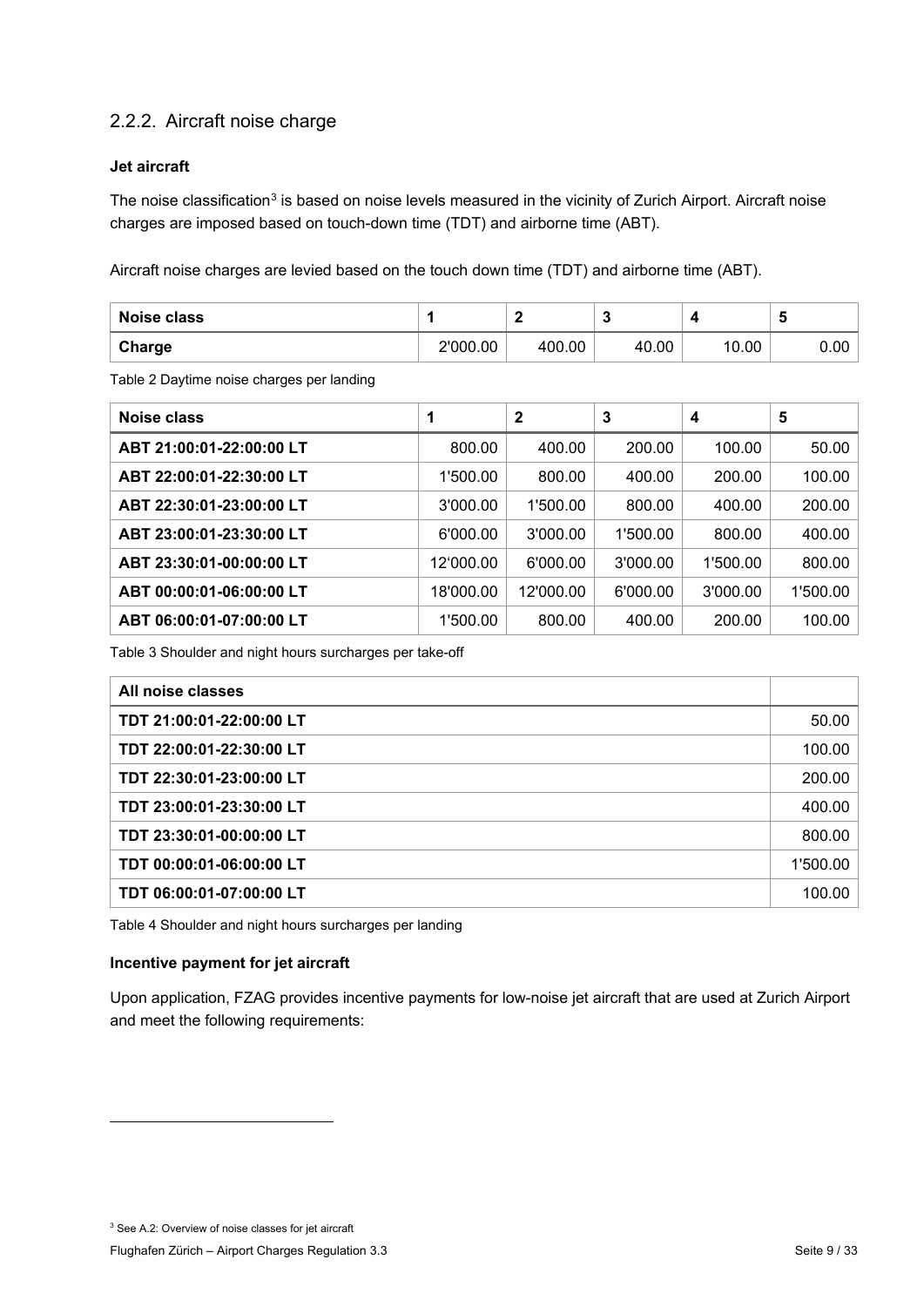- The respective aircraft type has been certified by the European Aviation Safety Agency (EASA) for a maximum of four years before its application and it has been operated newly at Zurich airport between certification and application;
- The noise reduction based on the noise measured by Zurich Airport compared to the aircraft type previously used for the same operation must be at least 5 dB. The noise reduction is measured at the same noise measuring points that are also used to measure jet aircraft noise.

The incentive payment is granted as of regular operation of the eligible aircraft type by the airline concerned at Zurich Airport, and based on its effective annual landings for three years but in any case only until the end of the validity period of this airport charges regulation.

The sum of CHF 1 million is available each calendar year for the incentive payments. The amount is credited to the eligible airline at the beginning of the following calendar year based on its share of eligible landings in all eligible landings in the corresponding calendar year. The yearly incentive amount per airline is limited to the total amount of the aircraft noise charges (excluding noise surcharges for shoulder and night hours) paid by the respective airline during this year. The maximum payment per landing is CHF 100.00.

Applications must be submitted to Flughafen Zürich AG, Noise Management, P.O. Box, 8058 Zurich Airport, using the application form found at [www.zurich-airport.com/charges](http://www.zurich-airport.com/charges) by 31 January of the following year.

#### **Relief mechanism for jet aircraft**

FZAG reliefs airlines that are relevant for the hub-operation at Zurich airport upon application, if the following conditions are met:

- The Airline operates passenger flights (CATY10) during shoulder and night hours at Zurich Airport. Scheduled and actual time of departure have to be between 21:00:01 and 07:00:00 LT.
- The non-stop flight distance of the flight in question must be at least 5,000 km.
- $\cdot$  the average seat load factor (SLF) of the Airline during shoulder and night hours is higher than the average SLF of all airlines at Zurich Airport during these times

If an Airline meets all of the above mentioned criteria, the additional charges due to the increase of charges during shoulder and night hours will be refunded.

The refund will only apply to flights with scheduled and actual time of departure (respectively arrival) between 21:00:01 and 23:00:00 or 06:00:01 and 07:00:00 LT.

The amount of refund is defined as the difference between the actual noise charges paid during shoulder and night-time hours and the hypothetical noise charges during shoulder and night-time hours that would have been paid if the noise charge framework applicable on 31 December 2014 had been applied to the flight movements of the airline concerned during the year in question: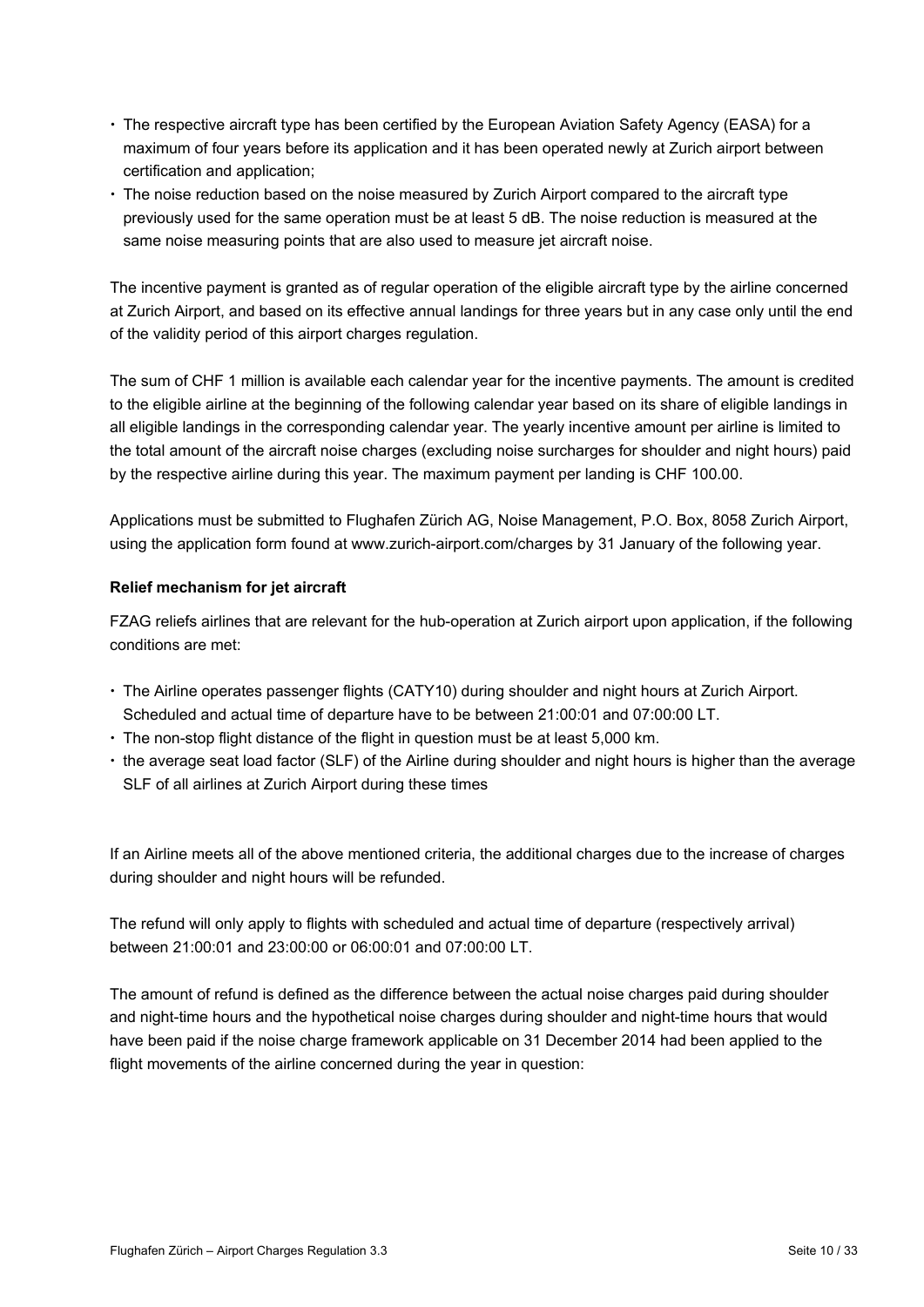| Noise class              |           | $\mathbf 2$ | 3        | 4        | 5        |
|--------------------------|-----------|-------------|----------|----------|----------|
| ABT 21:00:01-22:00:00 LT | 800.00    | 200.00      | 100.00   | 50.00    | 40.00    |
| ABT 22:00:01-22:30:00 LT | 1'500.00  | 200.00      | 100.00   | 50.00    | 50.00    |
| ABT 22:30:01-23:00:00 LT | 2'000.00  | 400.00      | 200.00   | 100.00   | 100.00   |
| ABT 23:00:01-23:30:00 LT | 3'000.00  | 800.00      | 400.00   | 200.00   | 200.00   |
| ABT 23:30:01-00:00:00 LT | 6'000.00  | 1'500.00    | 800.00   | 400.00   | 400.00   |
| ABT 00:00:01-06:00:00 LT | 18'000.00 | 9'000.00    | 4'500.00 | 2'500.00 | 1'500.00 |
| ABT 06:00:01-07:00:00 LT | 1'500.00  | 500.00      | 200.00   | 100.00   | 50.00    |

<span id="page-10-1"></span>Table 5 Shoulder and night hours surcharges per take-off (as at 31 December 2014)

| All noise classes        |          |
|--------------------------|----------|
| TDT 21:00:01-22:00:00 LT | 40.00    |
| TDT 22:00:01-22:30:00 LT | 50.00    |
| TDT 22:30:01-23:00:00 LT | 100.00   |
| TDT 23:00:01-23:30:00 LT | 200.00   |
| TDT 23:30:01-00:00:00 LT | 400.00   |
| TDT 00:00:01-06:00:00 LT | 1'500.00 |
| TDT 06:00:01-07:00:00 LT | 50.00    |

<span id="page-10-2"></span>Table 6 Shoulder and night hours surcharges per landing (as at 31 December 2014)

Applications must be submitted to Flughafen Zürich AG, Finance, P.O. Box, 8058 Zurich Airport, using the form found at [www.zurich-airport.com/charges](http://www.zurich-airport.com/charges) by 31 January of the following year.

#### **Propeller aircraft**

The following noise charges per noise class are valid for propeller driven aircraft with a MTOM of up to 8.7t<sup>[4](#page-10-0)</sup>:

| <b>Class</b>   |      |
|----------------|------|
| <b>Class A</b> | 7.00 |
| <b>Class B</b> | 4.00 |
| <b>Class C</b> | 2.00 |
| <b>Class D</b> | 0.00 |

<span id="page-10-3"></span>Table 7 Daytime noise charges, per landing and per tonne MTOM

Propeller driven aircraft with an MTOM of more than 8.7 t are classified in noise class 5 for jet aircraft.

<span id="page-10-0"></span><sup>4</sup> See A.3: Overview of noise classes for propeller planes.

Flughafen Zürich – Airport Charges Regulation 3.3 Seite 11 / 33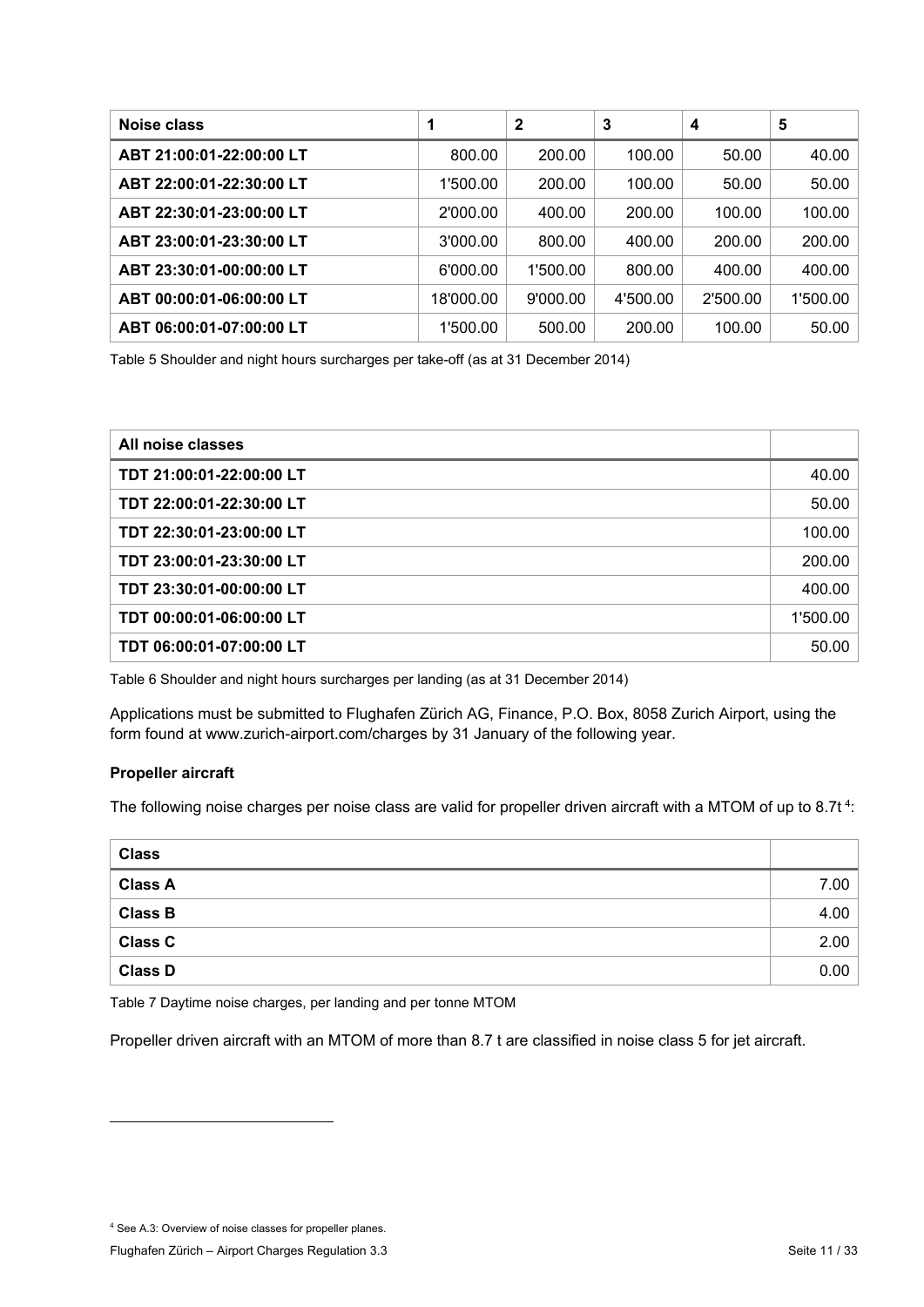The MTOM according to the AFM is applicable and rounded up to the next tonne.

During shoulder and night hours, for all propeller driven aircraft, independently from their MTOM, the surcharges of noise class 5 for jet aircraft apply.

### 2.2.3. Emission charge

#### **Jet aircraft**

For aircraft that are regulated by ICAO Annex 16, Vol. II, and aircraft that are not regulated but for which the FOCA does hold emissions data, the emission charge per landing is determined and collected on the basis of Guideline 33-05-27 of the FOCA regarding "Aircraft Engine Emission Charges in Switzerland" dated 1 June 2009. The following formula applies:

EmissionCharge = EmissionValueAircraft \* Emission tariff

whereas

| <b>Emission Tariff</b> | $\sim$<br>້⊷ບບ |
|------------------------|----------------|

*EmissionValue*(*aircraft*) = 
$$
a * \text{#engines} * \sum_{LTO-mod \text{ }es} \left( \frac{60 * \text{ time} * \text{fuelflow} * \text{NOxEmissionfactor}}{1000} \right)
$$

whereas

a = 1, if the certified LTO Hydrocarbon emission per rated axial thrust (HCC Dp/Foo) is less than or equal to the current ICAO standard for non-regulated engines.

a > 1, if the certified LTO Hydrocarbon emission per rated thrust (HCC Dp/Foo) is greater than the current ICAO standard for non-regulated engines.  $a = HC Dp/Foo/19.6$ , with a maximal value of  $a = 4.0$ 

For LTO hydrocarbon emissions, the following certification values from the ICAO resp. FOCA engine emission database apply:

| <b>Mode</b>     | <b>Time</b>   |
|-----------------|---------------|
| <b>Take-off</b> | $0.7$ mins.   |
| <b>Climbout</b> | 2.2 mins. $ $ |
| Approach        | 4.0 mins. $ $ |
| Taxi/idle       | 26.0 mins.    |

<span id="page-11-0"></span>Table 8 Certification values for LTO hydrocarbon emissions

*fuelflow = fuel flow per mode in kg/second*

*NOxEmissionFactor: Measured NOx emission factor per mode in g/kg of fuel*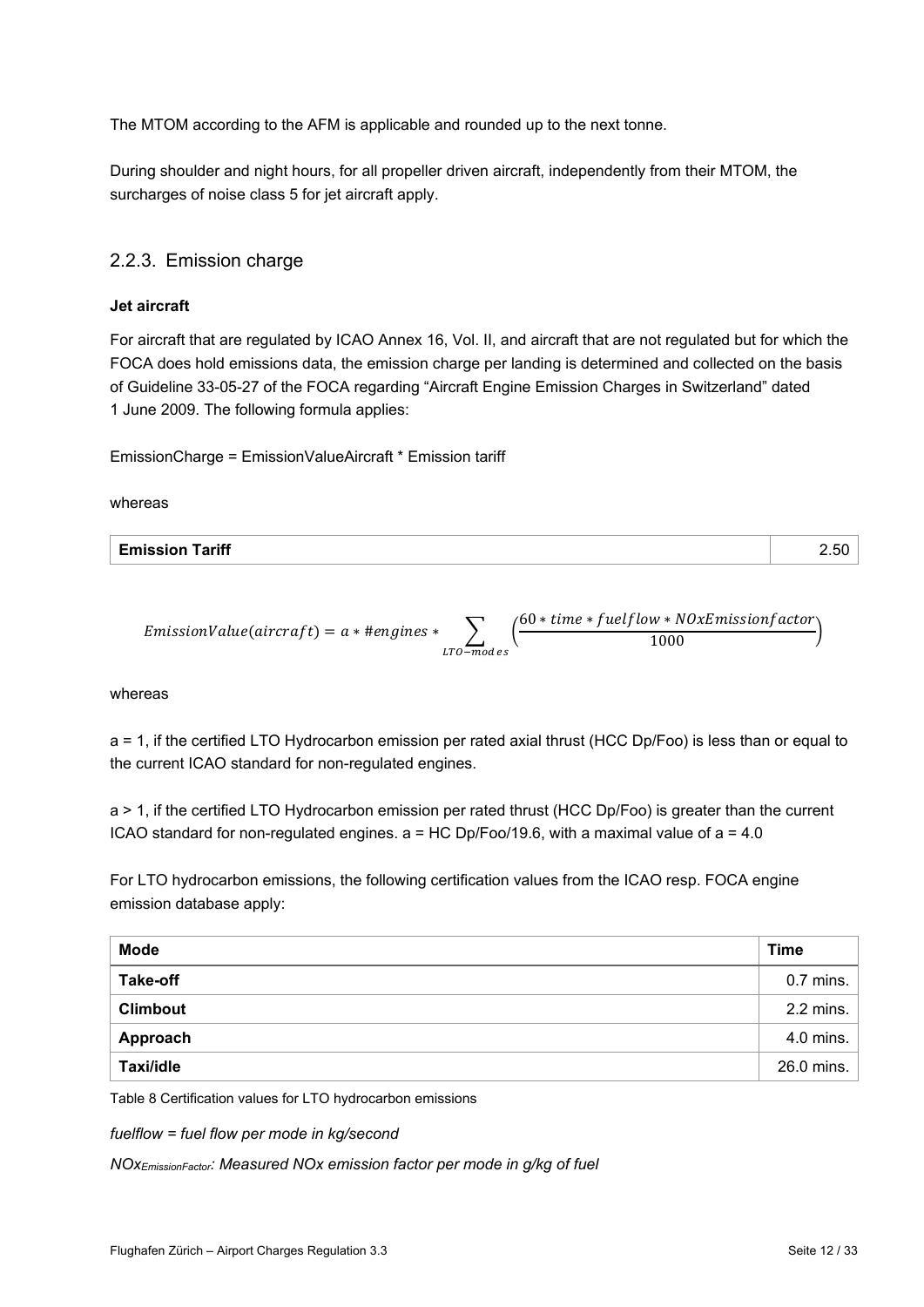#### **Other aircraft**

Propeller driven aircraft, helicopters and aircraft for which the Federal Office of Civil Aviation does not hold engine data, are also subject to the emission charges as follows:

| # Engines                                                         | 1   | $\mathbf{2}$ | 3   | 4   |
|-------------------------------------------------------------------|-----|--------------|-----|-----|
| <b>Piston engines:</b><br>turbo diesel, micro-light and eco-light | 0.1 | 0.2          |     |     |
| Conventional piston engines ≤ 200 hp                              | 0.2 | 0.4          | 0.6 | 0.8 |
| Conventional piston engines $>$ 200, $\leq$ 400 hp                | 0.4 | 0.8          | 1.2 | 1.6 |
| Conventional piston engines > 400 hp                              | 0.5 | 1.0          | 1.5 | 2.0 |
| Helicopter < 1000 shp                                             | 0.2 | 0.4          | ٠   | ٠   |
| Helicopter > 1000 shp                                             | 0.7 | 1.4          | 2.1 | 2.8 |
| Jets $<$ 16 kN                                                    | 0.5 | 1.0          | 1.5 |     |
| Jets >16, < 26.7 kN                                               | 1.0 | 2.0          | 3.0 |     |
| <b>Turboprops</b>                                                 | 0.8 | 1.6          | 2.4 | 3.2 |

<span id="page-12-1"></span><span id="page-12-0"></span>Table 9 Emission charges for propeller planes, helicopters and others

### 2.2.4. Aircraft parking charge

#### **Scheduled/Charter (S/C)**

Aircraft parking charges for S/C are graded based on the MTOM classification for levying landing charges and are levied per minute, divided into high rate and low rate tariffs. The aircraft parking charges are calculated according to the actual time of arrival (ATA) and actual time of departure (ATD).

- $\cdot$  For MTOM classes 1 6, the first 30 minutes are free of charge; from the 31st minute up to and including the 180th minute, the high rate tariff applies, then the low rate tariff.
- For MTOM classes 7 and 8, the first 60 minutes are free of charge; from the 61st minute up to and including the 240th minute, the high rate tariff applies, then the low rate tariff.
- For MTOM class 9, the first 90 minutes are free of charge; from the 91st minute up to and including the 300th minute, the high rate tariff applies, then the low rate tariff.

Aircraft parking charges are not levied between 23:00:01 and 06:00:00 LT. During this time, the calculation of parking time is suspended. If a parking procedure at the high rate tariff is interrupted by the fee-free parking period, the high rate tariff will continue once the fee-free parking period has expired. If a parking procedure at the low rate tariff is interrupted, the low rate tariff will continue once the fee-free parking period has expired. If a parking procedure is interrupted during the initial fee-free period, the fee-free period will continue to apply afterwards.

If the parking time is interrupted by a move to a non-chargeable stand, the parking time begins again as soon as the aircraft is moved back to a chargeable stand.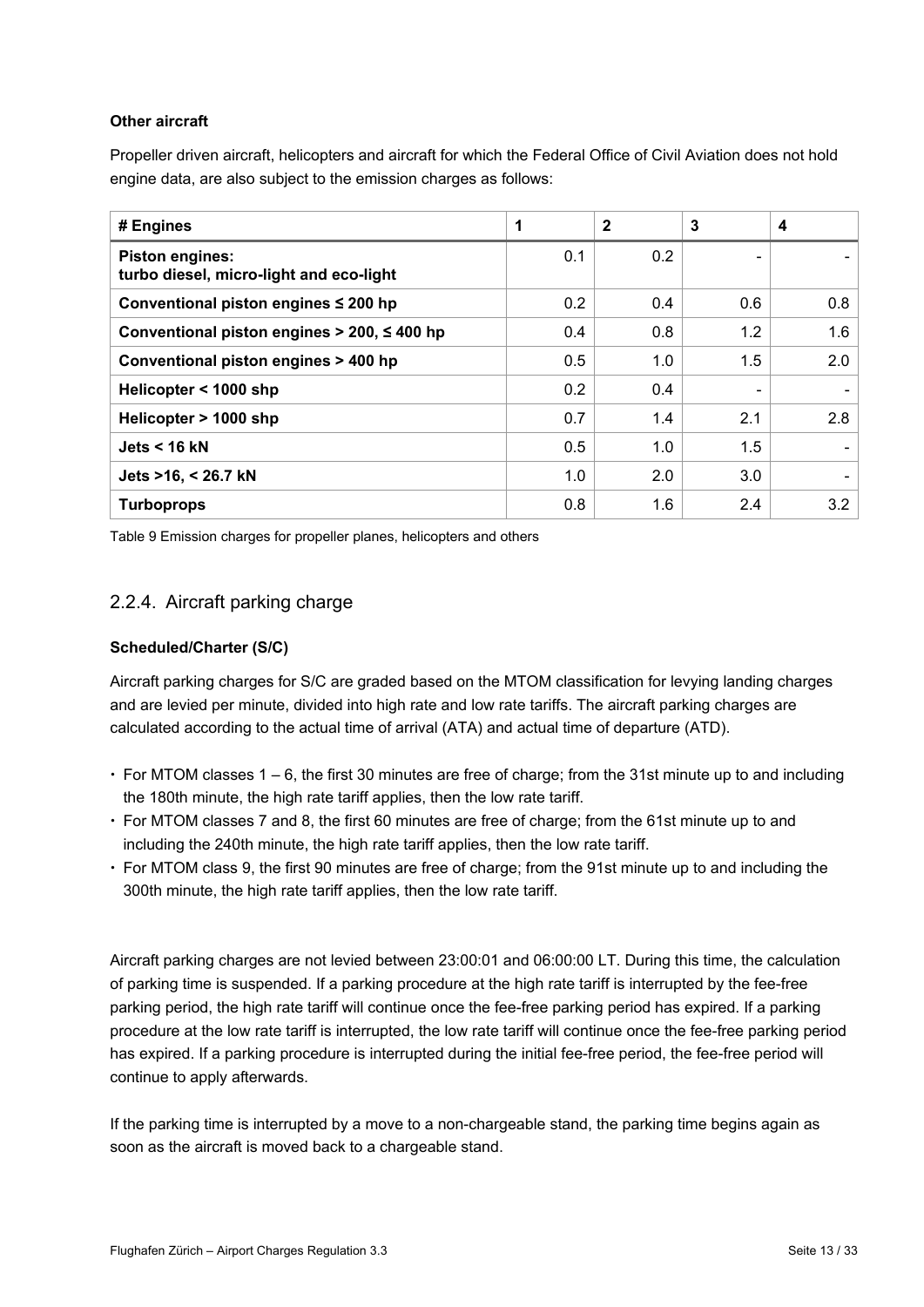| <b>MTOM class5</b> | <b>High rate</b><br>tariff | Low rate<br>tariff |
|--------------------|----------------------------|--------------------|
| $CI. 1 - 3$        | 29.00                      | 7.00               |
| <b>CI.4</b>        | 48.30                      | 11.60              |
| CI. 5              | 87.00                      | 20.80              |
| CI. 6              | 145.00                     | 34.70              |
| <b>CI.7</b>        | 241.70                     | 57.80              |
| <b>CI. 8</b>       | 338.30                     | 80.90              |
| <b>CI. 9</b>       | 435.00                     | 104.00             |

<span id="page-13-1"></span>Table 10 Parking charges (per hour) for S/C

#### **Aircraft parking charges for GA/BA (until 31 December 2023):**

Regardless of the division into classes 1 to 9, the aircraft parking charges for GA/BA flights as of the 6th hour are levied as follows:

| <b>MTOM</b>              |        |
|--------------------------|--------|
| $> 0t$ and $\leq 1t$     | 0.40   |
| $> 1t$ and $\leq 2t$     | 0.80   |
| $> 2t$ and $\leq 3t$     | 1.10   |
| $> 3t$ and $\leq 4t$     | 1.50   |
| $> 4t$ and $\leq 5t$     | 2.10   |
| $> 5t$ and $\leq 10t$    | 4.10   |
| $> 10t$ and $\leq 15t$   | 5.50   |
| $> 15t$ and $\leq 25t$   | 7.70   |
| $> 25t$ and $\leq 50t$   | 15.40  |
| $> 50t$ and $\leq 100t$  | 30.90  |
| $> 100t$ and $\leq 200t$ | 61.70  |
| $>$ 200t and $\leq$ 400t | 123.50 |
| >400t                    | 247.10 |

<span id="page-13-2"></span>Table 11 Aircraft parking charges (per hour) for GA/BA flights

Aircraft parking charges are not levied between 23:00:01 and 06:00:00 LT. During this time, the calculation of parking time is suspended.

If the parking time is interrupted by a move to a non-chargeable stand, the parking time begins again as soon as the aircraft is moved back to a chargeable stand.

<span id="page-13-0"></span>*<sup>5</sup>* Se[e A.1:](#page-24-1) Overview of MTOM classes.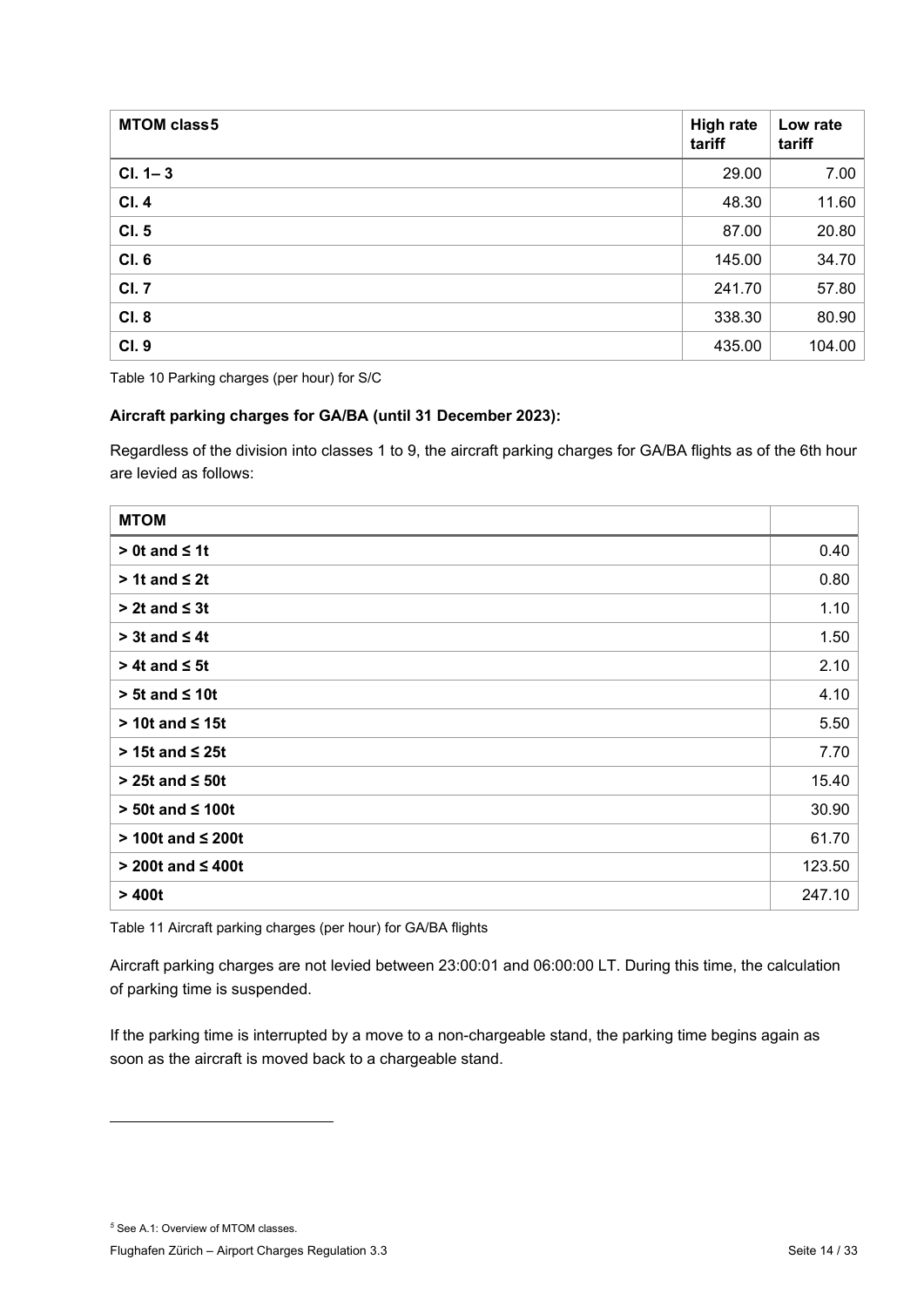The aircraft parking charge for GA/BA is increased by 200% two days before (beginning at 06:00:01 LT) until two days after the World Economic Forum (ending at 23:00:00 LT).

As of 1 January 2024, GA/BA aircraft parking charges will be charged in the same way as for S/C. Regardless of the MTOM class, GA/BA will have a fee-free period of 120 minutes as of 1 January 2024.

# <span id="page-14-0"></span>2.3.Passenger-related charges

### 2.3.1. General Provisions

Passenger-related charges are levied per departing passenger.

The following are exempt from the passenger-related charges:

- Children under the age of two years,
- Crew members in an operational function during the flight in question (incl. emergency flights), including operational flights, training, measurement or test flights,
- crew members who do not have a flight ticket and who are transported to another airport for the purpose of service on a flight from that airport (dead head crew), and
- $\cdot$  Transit passengers

### 2.3.2. Passenger charge

| Charge per departing passenger |       |
|--------------------------------|-------|
| Local passenger                | 21.00 |
| ⊺ Transfer passenger           | 8.00  |
| <b>GA/BA passenger</b>         | 4.30  |

<span id="page-14-1"></span>Table 12 Passenger charge per departing passenger

#### **Discount on passenger charges**

Flughafen Zürich AG grants a discount between 1% and 10% on passenger charges to S/C airlines based on the number of departing passengers (total of local and transfer passengers) per calendar year. The number of departing (invoiced) passengers of the respective airline during the respective calendar year is decisive.

The discount is  $10\% * \frac{deparing\ Passengers\ per\ y}{1/000/000}$ 

Airlines with a passenger volume of less than 100'000 departing passengers per year and airlines that have not paid one or more airport charge invoices on time in the calendar year in question are not entitled to a discount. The discount is capped at 10% for Airlines with 1'000'000 or more departing passengers per year. The discount is credited within three months of the end of the calendar year in question.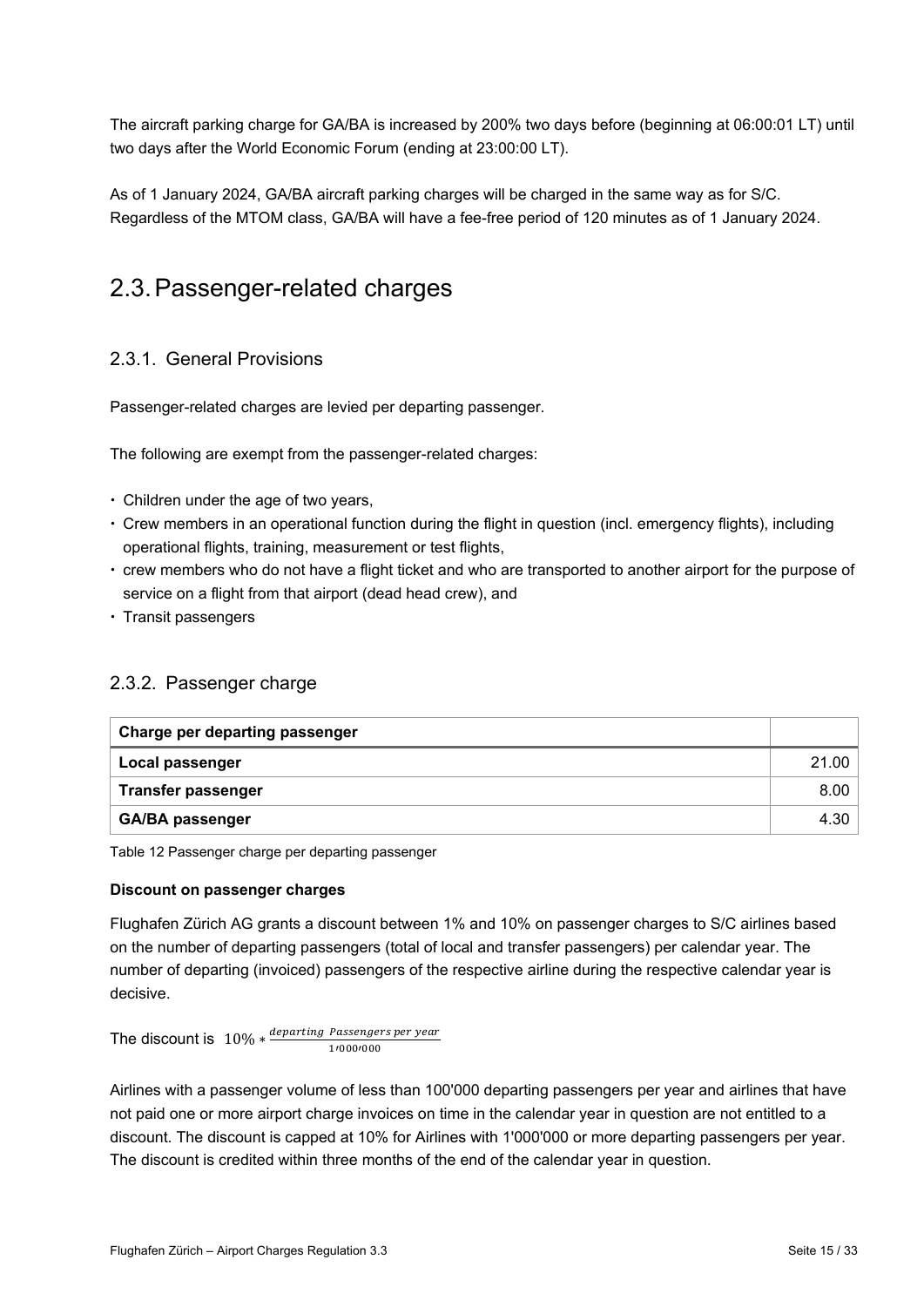### 2.3.3. Passenger security charge

| <b>Charge per departing passenger</b> |       |
|---------------------------------------|-------|
| Local passenger                       | 13.00 |
| <b>Transfer passenger</b>             | 7.00  |
| <b>GA/BA passenger</b>                | 13.00 |

<span id="page-15-1"></span>Table 13 Security charge per departing passenger

### 2.3.4. PRM charge

| Commercial passenger     |  |
|--------------------------|--|
| Non-commercial passenger |  |

<span id="page-15-2"></span><span id="page-15-0"></span>Table 14 PRM charge per departing passenger

# 2.4.Freight and/or mail-related charges

The holder of an aircraft and the forwarding agent are jointly liable for freight-related charges. A forwarding agent is defined as any recipient in accordance with the transport order and, for airmail, Swiss Post Ltd. or the designated postal organisation of a member state in accordance with the UPU.

Transfer freight charges are invoiced to the incoming carrier.

The freight-related charge applies to freight that is transported by aircraft, as well as freight that is transported via Road Feeder Service (RFS).

The freight charge is levied per kg (gross) of freight.

Airmail is considered freight within the scope of this section, but is charged based on the export volume.

| Charge per kg of freight/mail              |      |
|--------------------------------------------|------|
| Import (and export for airmail)            | 0.06 |
| Transfer in (and transfer out for airmail) | 0.02 |

<span id="page-15-3"></span>Table 15 Freight charges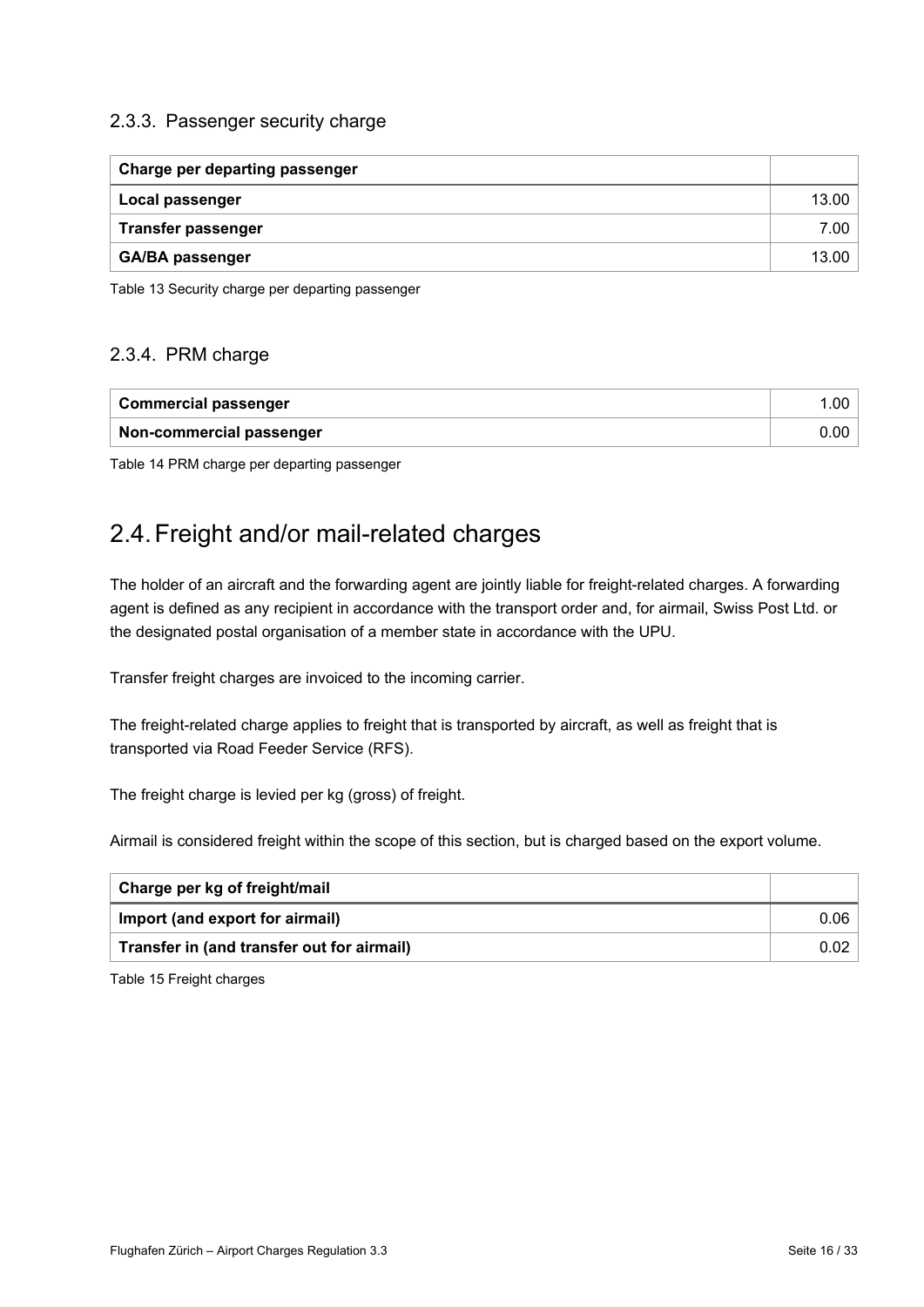# <span id="page-16-0"></span>3. User fees

## <span id="page-16-1"></span>3.1.General provisions for user fees

### 3.1.1. Applicability

For the provision and operation of key infrastructure facilities, FZAG charges the user fees listed below. Unless stated otherwise, they enter into force on 1 September 2016.

### 3.1.2. Debtor

If not provided otherwise, the definition of a debtor in accordance with section [2.1.1](#page-5-2) applies.

### 3.1.3. Rates

The rates for user fees are shown in CHF, excluding VAT.

### 3.1.4. Invoicing and payment

User fees are invoiced in CHF.

User fees become payable upon utilisation of the related infrastructure and services by the debtor and are, unless stated otherwise, payable within 10 days of issuance of the invoice.

#### FZAG reserves the right

- to demand assurances from the debtor in the form of (direct or indirect) guarantees from a bank headquartered in Switzerland, cash deposits or advance payments and
- $\cdot$  to charge default interest at the rate of 5% in the event of late payments.

If the debtor is an airline or an aircraft operator, section [2.1.4](#page-5-3) applies to invoice issuing and payment.

### 3.1.5. Liability

Users of centralised infrastructure are liable to FZAG for any fault in the event of damage that they, their employees or auxiliaries cause to FZAG. Special provisions in the respective Operating Regulations still apply, especially the user's due diligence obligations defined therein.

Should FZAG be made liable for circumstances or events for which the user is responsible, the user is obliged to hold FZAG harmless.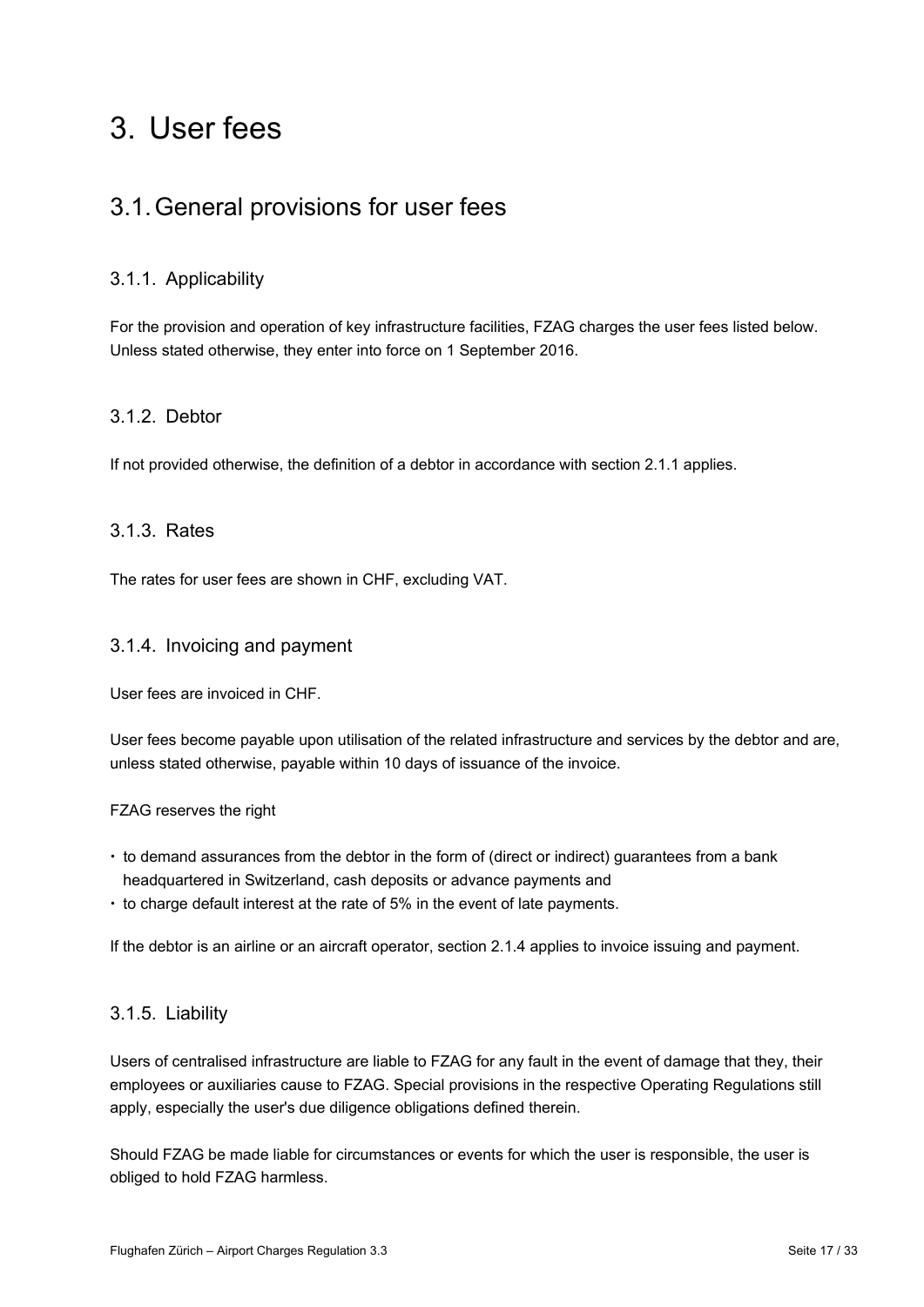If the key infrastructure facility is a work within the definition of Art. 58 of the Swiss Code of Obligations (SCO), the following applies to liability towards third parties in the relationship between the user and FZAG:

- FZAG is liable as property owner of the building or other structure according to art. 58 SCO
- The user shall assume all other third-party liability where it is the party at fault for any damage or losses.
- The user shall also assume FZAG's liability as the property owner for any damage or losses attributable to:
	- a defect resulting from the user's business operations,
	- a defect which FZAG was unable to rectify in good time due to the user's failure to report it
	- failure on the part of the user to take appropriate immediate action to prevent or minimise damage or losses during the period prior to rectification of the defect by FZAG;
	- any other fault of the user.

# <span id="page-17-0"></span>3.2.User fee for de-icing

### 3.2.1. De-icing per landing

| MTOM class <sup>6</sup> |        |
|-------------------------|--------|
| Class $1 - 2$           | 0.00   |
| <b>Class 3</b>          | 5.80   |
| Class 4                 | 11.64  |
| Class 5                 | 22.10  |
| Class 6                 | 43.60  |
| <b>Class 7</b>          | 87.20  |
| Class 8                 | 174.40 |
| Class 9                 | 290.65 |

<span id="page-17-2"></span>Table 16: Rates for de-icing fees per landing

### 3.2.2. De-icing throughput

The respective applicator is the debtor for the user fee for de-icing throughput.

| Fee per litre throughput |  |
|--------------------------|--|
|                          |  |

<span id="page-17-3"></span>Table 17 Rates for de-icing throughput per litre of fluid

The user fee for de-icing throughput is payable within 30 days of invoice issuance.

<span id="page-17-1"></span><sup>6</sup> Se[e A.1:](#page-24-1) Overview of MTOM classes.

Flughafen Zürich – Airport Charges Regulation 3.3 Seite 18 / 33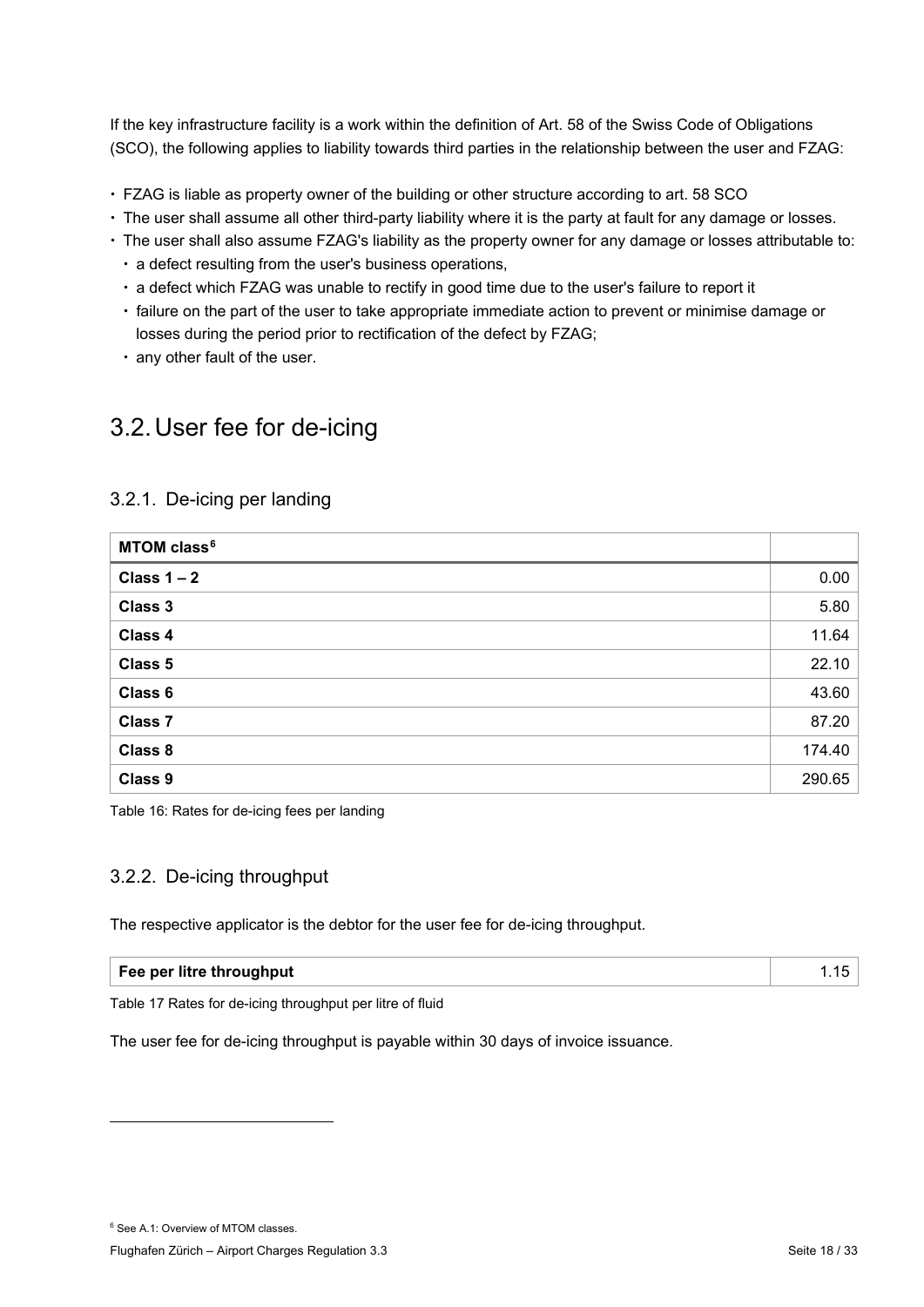# <span id="page-18-0"></span>3.3.User fee for aircraft energy and air conditioning supply

The user fee for aircraft power and air conditioning supply is levied for S/C flight events.

### 3.3.1. Aircraft energy supply

The power supply is charged by a basic rate and a time-dependent hourly rate which is levied after a fee-free period. The fee is charged by the minute from the moment the system is turned on.

| MTOM class <sup>7</sup> | <b>Basic rate</b> | <b>Hourly rate</b> | Fee-free period<br>(minutes) |
|-------------------------|-------------------|--------------------|------------------------------|
| Class $1 - 3$           | 3.75              | 3.75               | 120                          |
| Class 4                 | 5.65              | 6.00               | 120                          |
| Class 5                 | 11.25             | 11.25              | 120                          |
| Class 6                 | 18.75             | 18.75              | 120                          |
| Class <sub>7</sub>      | 31.90             | 32.25              | 180                          |
| Class 8                 | 43.15             | 43.50              | 240                          |
| Class 9                 | 59.25             | 56.25              | 240                          |

<span id="page-18-2"></span>Table 18 Rates for the aircraft power supply system

User fees for the aircraft power supply system are not levied between 00:00:01 and 05:00:00 LT. During this time, the calculation of usage time is suspended. Basic and hourly rates continue to apply after this suspension.

### 3.3.2. Aircraft Air conditioning supply

Air conditioning is charged by the minute from the moment the system is turned on.

<span id="page-18-1"></span><sup>7</sup> Se[e A.1:](#page-24-1) Overview of MTOM classes.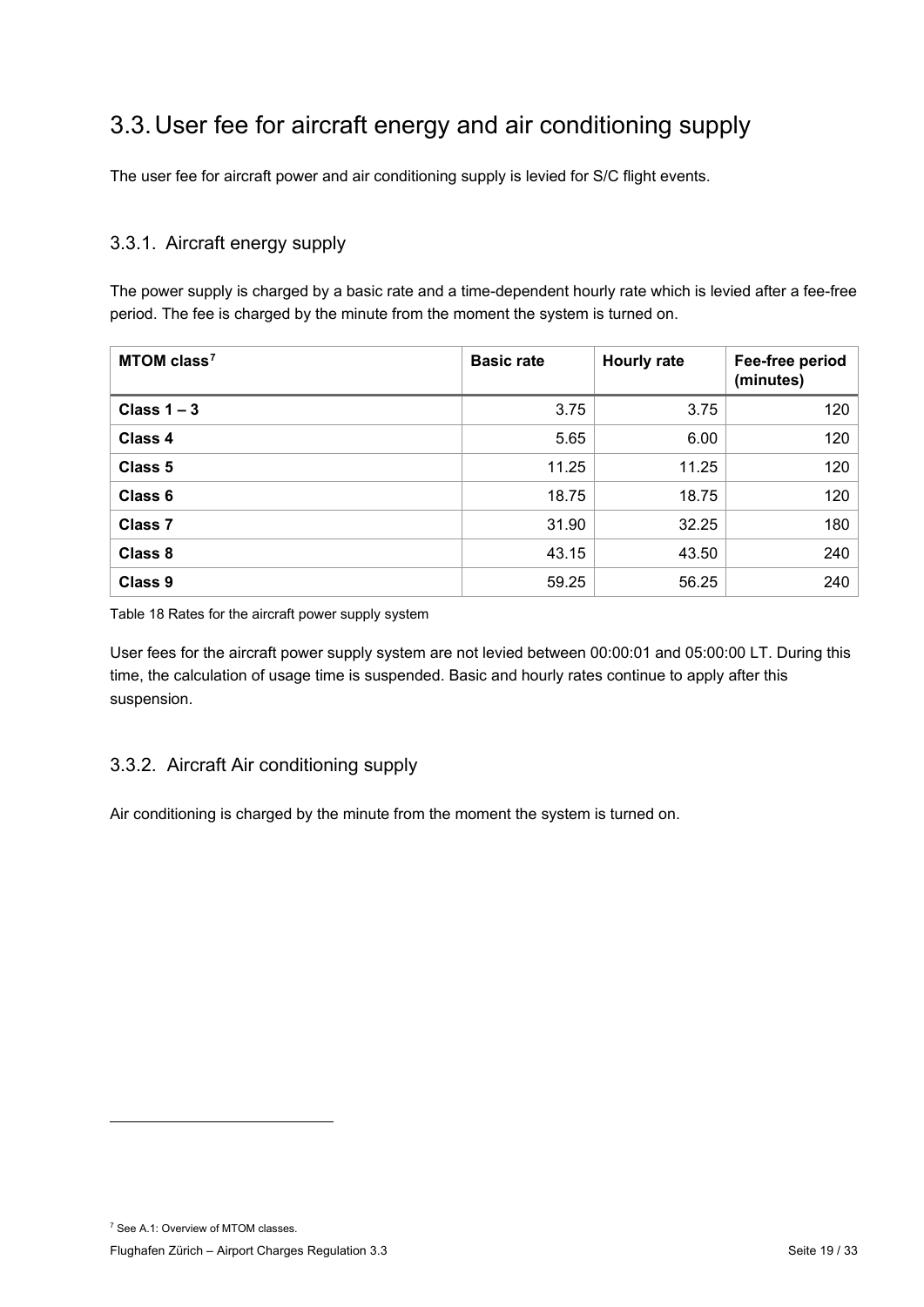| MTOM class <sup>8</sup> | <b>Hourly rate</b> |
|-------------------------|--------------------|
| Class $1 - 3$           | 7.50               |
| Class 4                 | 11.25              |
| Class 5                 | 22.50              |
| Class 6                 | 37.50              |
| <b>Class 7</b>          | 63.75              |
| Class 8                 | 86.25              |
| Class 9                 | 112.50             |

<span id="page-19-5"></span>Table 19 Rates for air conditioning supply

User fees for aircraft air conditioning supply are not levied between 00:00:01 and 05:00:00 LT. During this time, the calculation of usage time is suspended. The fee continues to apply after this suspension.

# <span id="page-19-0"></span>3.4.User fee for baggage sorting system

The user fee for the baggage system is levied for S/C flight events only.

| MTOM class <sup>9</sup> |         |
|-------------------------|---------|
| Class $1 - 3$           | 70.00   |
| Class 4                 | 105.00  |
| Class 5                 | 211.00  |
| Class 6                 | 351.00  |
| <b>Class 7</b>          | 597.00  |
| Class 8                 | 807.00  |
| Class 9                 | 1053.00 |

<span id="page-19-6"></span><span id="page-19-1"></span>Table 20 Rates for user fee for baggage sorting per landing

# 3.5.User fee check-in

#### **Handling counters**

The debtor for the user fee for the handling desks is the handling agent that is allocated the respective desk.[10](#page-19-4)

<span id="page-19-2"></span><sup>8</sup> Se[e A.1:](#page-24-1) Overview of MTOM classes.

<span id="page-19-4"></span><span id="page-19-3"></span><sup>&</sup>lt;sup>9</sup> Se[e A.1:](#page-24-1) Overview of MTOM classes.

 $10$  The allocation and use of counters is based on the Handling Desks Operating Regulations.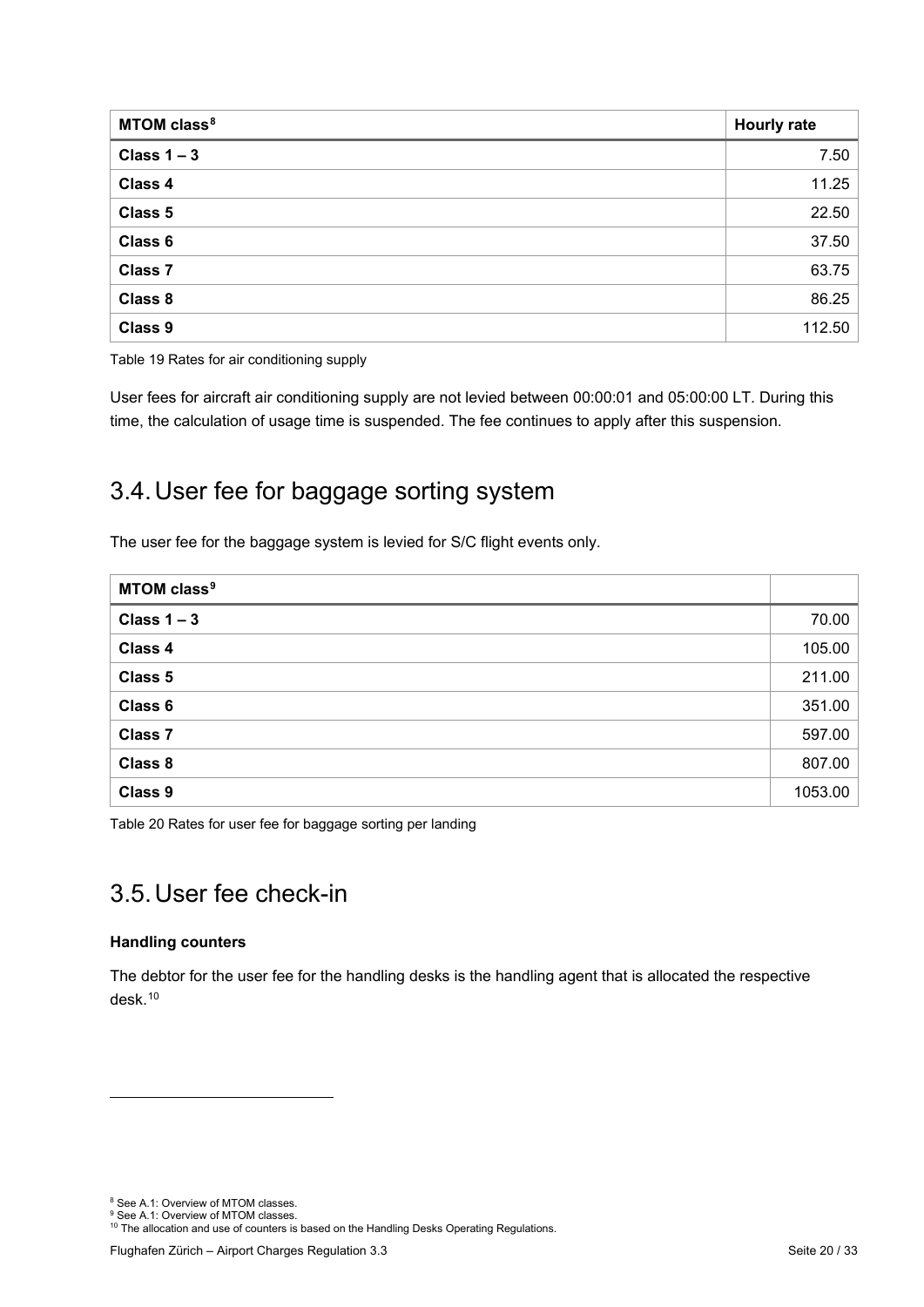| Check-in counter, flexible use (per counter and minute)                   |       |
|---------------------------------------------------------------------------|-------|
| Check-in counter, fixed use (per counter and day)                         | 90.00 |
| Supervisor counter, supervisor support counter, flexible use (per minute) | 0.05  |
| Supervisor support counter, fixed use (per day)                           | 22.50 |

<span id="page-20-4"></span>Table 21 Rates for check-in counters

#### **Self-service bag drop (SSBD)**

The debtor for the user fee SSBD is the airline, in accordance with section [2.1.1,](#page-5-2) respectively the airline occupying dedicated SSBD units.

| ↑ Common use SSBD (per item of baggage processed) |          |
|---------------------------------------------------|----------|
| Dedicated SSBD (per month and unit)               | 7'200.00 |

<span id="page-20-5"></span>Table 22 Rates for SSBD

The user fee for Common Use SSBD is levied for the first time three months after the departure control system of the corresponding airline is connected to the SSBD or three months after the SSBD units are put into operation.

# <span id="page-20-0"></span>3.6.User fee for ground handling equipment parking areas

The debtor for the user fee for the ground handling parking areas is the handling agent that is allocated the respective area.[11](#page-20-2) The space allocation and usage is determined by the User Regulation Ground Handling Parking Space.

<span id="page-20-6"></span>Table 23 Rates for handling apron areas

The user fee for handling equipment parking areas is payable within 30 days of invoice issuance.

# <span id="page-20-1"></span>3.7.User fee for aircraft noise protection hangar

The debtor for the user fee for aircraft engine testing facility is the respective user of the facility for aircraft engine testing.<sup>[12](#page-20-3)</sup>

| Fee for first 45 minutes            | 235.00 |
|-------------------------------------|--------|
| Fee for every additional 15 minutes | 80.00  |

<span id="page-20-7"></span>Table 24 Rates for aircraft engine testing

<span id="page-20-3"></span><span id="page-20-2"></span><sup>12</sup> The noise protection hangar for aircraft engine testing is used in accordance with the Noise Protection Hangar Operating Regulations.

<sup>&</sup>lt;sup>11</sup> The space allocation and usage is determined by the User Regulation Ground Handling Parking Space.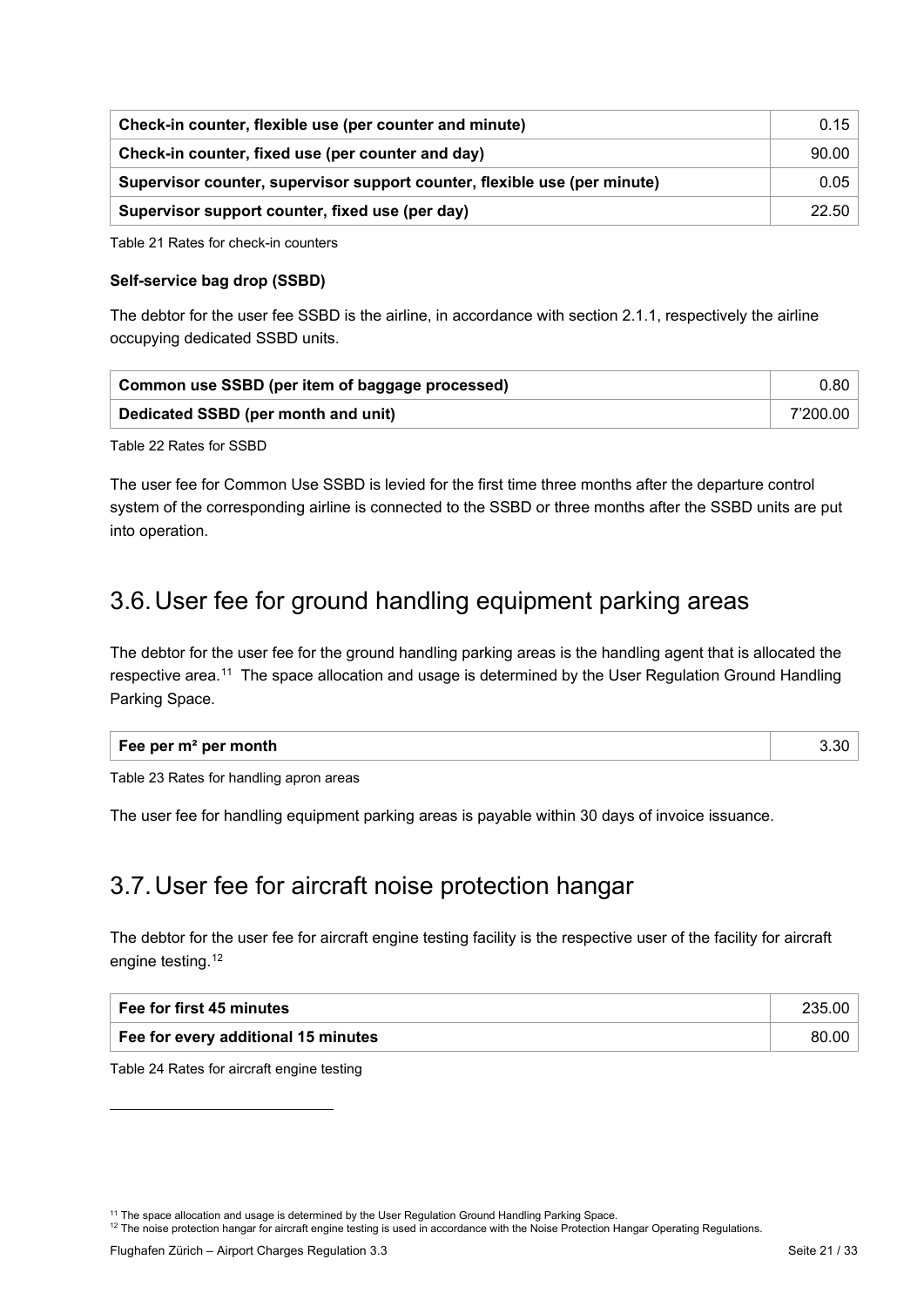# <span id="page-21-0"></span>3.8.User fee aircraft toilet waste disposal

The debtor for the user fee for the aircraft toilet waste disposal is the handling agent that uses the facility.

| - -<br>Fee per $m3$<br>w<br>__ |
|--------------------------------|
|--------------------------------|

<span id="page-21-5"></span>Table 25 Rates for aircraft toilet disposal system

The user fee aircraft toilet waste disposal is payable 30 days after issuance of the invoice.

# <span id="page-21-1"></span>3.9.User fee for Airport Operational Systems (AOS)[13](#page-21-4)

The debtor of the user fee for AOS is the handling agent that publishes the relevant flight.

| Number of flight movements per airline and month | Fee per master<br>flight | Fee per slave<br>flight |
|--------------------------------------------------|--------------------------|-------------------------|
| $0 - 1'500$                                      | 7.50                     | 2.50                    |
| $1'501 - 3'000$                                  | 6.75                     | 2.25                    |
| $3'001 - 4'500$                                  | 6.00                     | 2.00                    |
| $4'501 - 6'000$                                  | 5.25                     | 1.75                    |
| $6'001 - 7'500$                                  | 4.50                     | 1.50                    |
| $7'501 - 9'000$                                  | 3.75                     | 1.25                    |
| $9'001 - 10'500$                                 | 3.38                     | 1.13                    |
| >10'501                                          | 3.00                     | 1.00                    |

<span id="page-21-6"></span>Table 26 Rates for AOS

The user fee for AOS is payable within 30 days of issuance of the invoice.

# <span id="page-21-2"></span>4. Access fees

# <span id="page-21-3"></span>4.1.General provisions for access fees

### 4.1.1. Debtor

The debtor of the access fees is the legal entity or natural person that applies for the respective access.

<span id="page-21-4"></span><sup>&</sup>lt;sup>13</sup> AOS are used in accordance with the AOS-AODB Operating Regulations; additional supplementary services to AOS can be obtained in line with the ICT service catalogue from FZAG.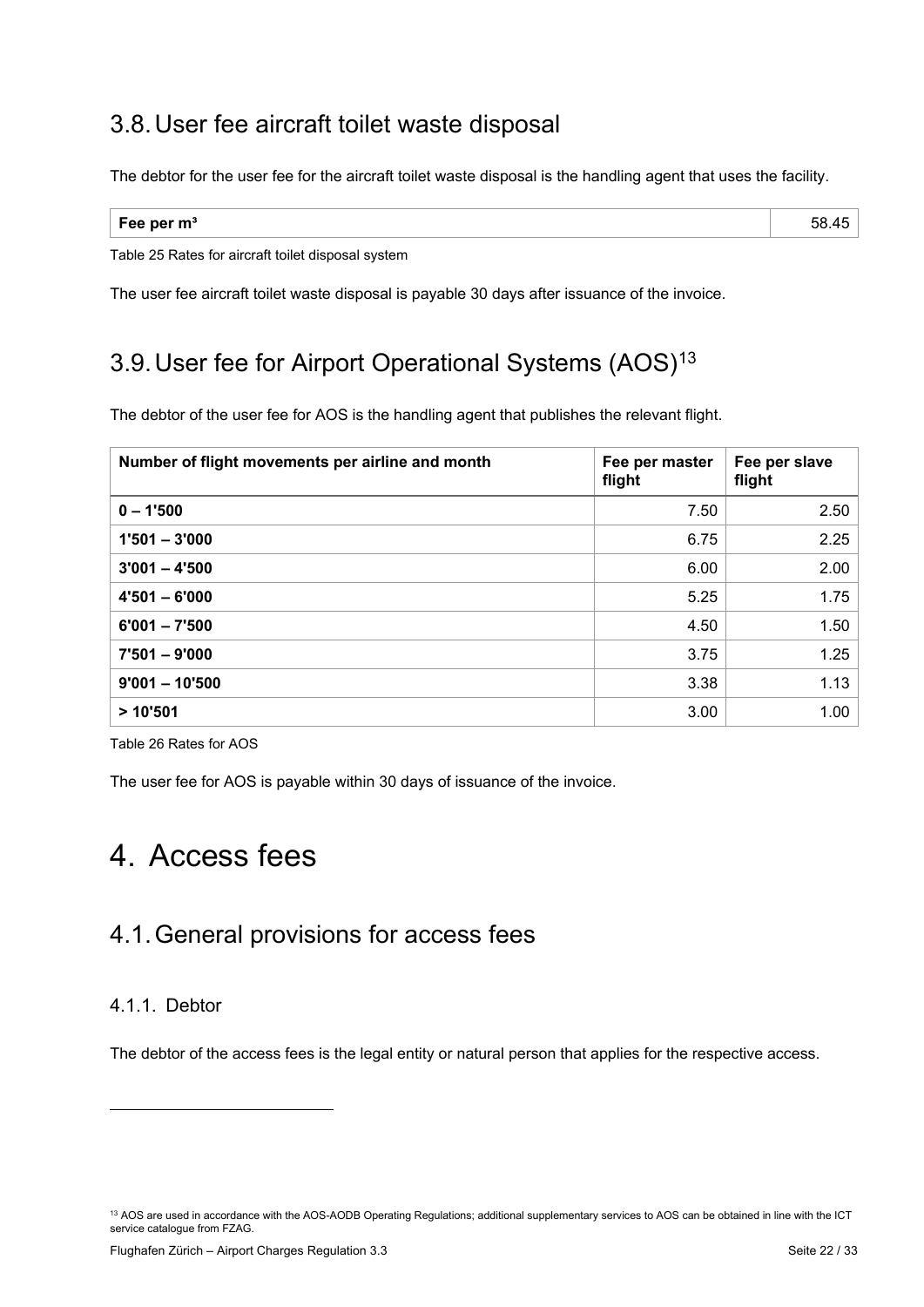### 4.1.2. Rates

The rates for access fees are shown in CHF, including VAT.

### 4.1.3. Invoicing and payment

Access fees are invoiced in CHF.

Access fees become payable when the relevant ID is ordered<sup>[14](#page-22-1)</sup>. The customer is not entitled to any reimbursement of access fees. This also applies if an ordered ID is not issued or claimed.

For legal entities and natural persons who regularly work at Zurich Airport, FZAG may permit a later payment of invoices. An invoice of this kind is payable within 30 days of invoice issuance.

FZAG reserves right to charge default interest on arrears at the rate of 5%.

Furthermore, FZAG has the right to revoke the relevant ID/access authorisations and order the debtor to pay the resulting costs, if a debtor has defaulted on their payment.

## <span id="page-22-0"></span>4.2. Individual access fees

The following fees are levied:

- The airport ID badge fee is levied for all airport ID badges, including winter service ID badges.
- The tour authorisation fee is levied for all one-day and multiple-day tour authorisations, with and without visitor's ID.
- The driving permit fee is levied for all airside driving permits.
- The vehicle registration fee is levied for all airside vehicle registrations.

The rates are as follows:

| Fee per airport ID badge     | 70.00 |
|------------------------------|-------|
| Fee for tour authorisation   | 40.00 |
| Fee for driving permit       | 50.00 |
| Fee for vehicle registration | 40.00 |

<span id="page-22-2"></span>Table 27 Rates for access fees

<span id="page-22-1"></span><sup>14</sup> Applicable with the commissioning of the customer portal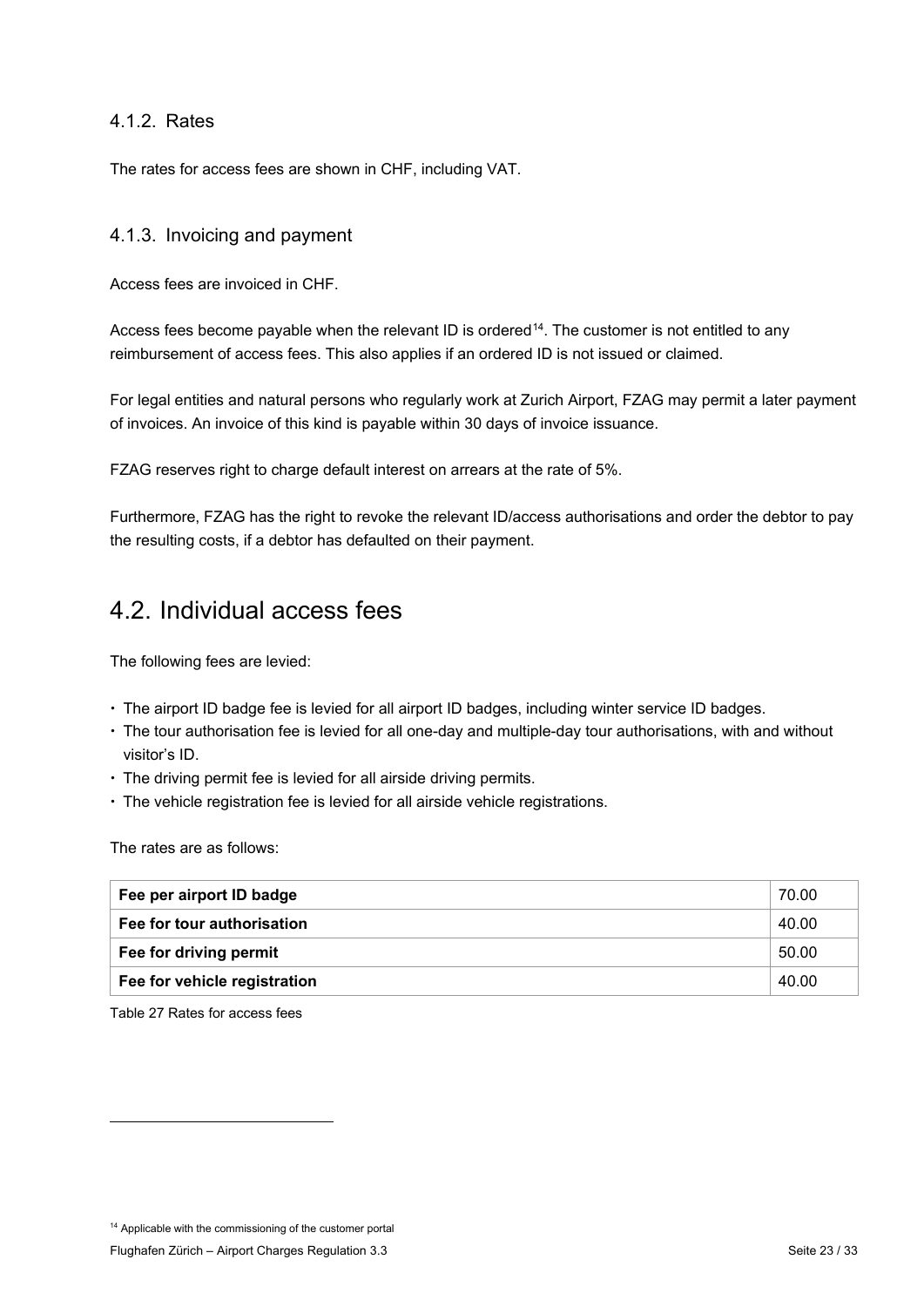# <span id="page-23-0"></span>5. Other fees not regulated by the OAC

# <span id="page-23-1"></span>5.1. Approach charges

FZAG is commissioned by Skyguide Ltd. to collect approach charges.

The approach charges are published in the AIP Switzerland, GEN 4.2.

Sections [1.4](#page-4-4) to [2.1.5](#page-6-0) apply analogously.

Specifically, airlines are required to provide proper documentation in accordance with Section 2.1.5

In case no data is received by FZAG, no reminder will be sent to the airline / aircraft operator and the highest MTOM known of the corresponding aircraft type at Zurich Airport is applied.

In case wrong documentation is received by Flughafen Zürich AG, one request will be sent to the airline / aircraft operator to provide the correct data. Until the reception of correct data, the highest MTOM known of the corresponding aircraft type at Zurich Airport is applied.

In case an airline / aircraft operator provides the MTOM data after the deadline, the highest MTOM known of the corresponding aircraft type at Zurich Airport will be applied until the correct MTOM has been provided by the airline / aircraft operator.

Airlines / aircraft operators shall report changes during the year to FZAG and provide documentation in accordance. If reported at least five working days in advance, such changes come into effect on the first day of the following month. Otherwise the changes come into effect on the first day of the subsequent month.

In all cases, MTOM will not be adjusted retrospectively and no credit notes will be granted for a time period for that FZAG has received the correct MTOM data.

# <span id="page-23-2"></span>5.2. Slot Service Fee

FZAG is commissioned by Slot Coordination Switzerland to invoice the slot service fee. The fee due by the air carrier amounts to CHF 1.25 per movement as per 1 April 2022 (previously CHF 1.90).

The fees for slot coordination are published in the AIP Switzerland, GEN 4.1. Sections [1.4](#page-4-4) to [2.1.5](#page-6-0) apply analogously.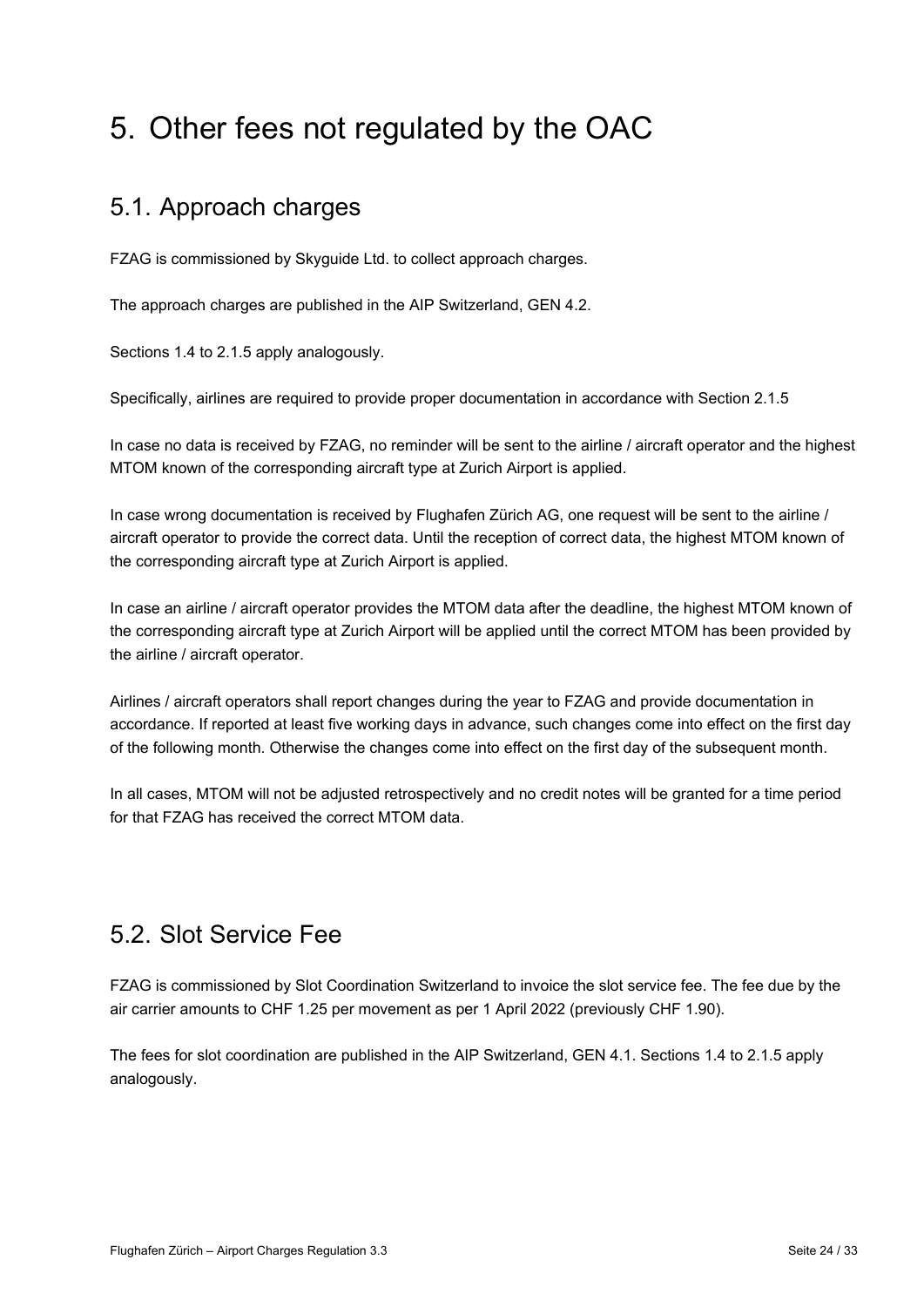# <span id="page-24-0"></span>6. Annex

### <span id="page-24-1"></span>**A.1. Overview of MTOM classes**

New aircrafts that land at Zurich Airport and that are not yet classified, will be classified based on their MTOM given in the Aircraft Manual until a reasonable MTOM average of all operations at Zurich Airport is available for a definitive classification.

MTOM class 1 will be eliminated as of 1 January 2024 and incorporated into MTOM class 2.

MTOM class 2 will be eliminated as of 1 January 2025 and incorporated into MTOM class 3.

| Weight                     | <b>MTOM class</b> |
|----------------------------|-------------------|
| $> 0$ t and $\leq 2$ t     | 1                 |
| $> 2t$ and $\leq 5t$       | $\overline{2}$    |
| $> 5t$ and $\leq 15t$      | 3                 |
| $>$ 15 t and $\leq$ 25 t   | 4                 |
| $> 25$ t and $\leq 50$ t   | 5                 |
| $> 50$ t and $\leq 100$ t  | 6                 |
| $> 100$ t and $\leq 200$ t | 7                 |
| $> 200$ t and $\leq 400$ t | 8                 |
| > 400 t                    | 9                 |

<span id="page-24-2"></span>Table 28 Categorisation of MTOM in MTOM classes

#### **MTOM classes**

### <span id="page-24-3"></span>**MTOM Klasse 1**

| A210             | <b>BREZ</b>       | C82R             | <b>DR30</b> | G115              | <b>LA25</b>       | P210              | <b>PUP</b>        |
|------------------|-------------------|------------------|-------------|-------------------|-------------------|-------------------|-------------------|
| AA5              | <b>BU31</b>       | <b>CE43</b>      | <b>DR40</b> | G120              | LAMA              | <b>P28A</b>       | <b>PZ04</b>       |
| AAT3             | BX <sub>2</sub>   | <b>CH60</b>      | <b>DV20</b> | G <sub>2</sub> CA | <b>LGEZ</b>       | <b>P28B</b>       | R <sub>100</sub>  |
| <b>AC11</b>      | C <sub>10</sub> T | CH7A             | E230        | GA7               | LNC <sub>2</sub>  | P <sub>28</sub> R | R <sub>200</sub>  |
| AC4              | C140              | CH7B             | E300        | GA <sub>8</sub>   | LNC4              | <b>P28T</b>       | R <sub>22</sub>   |
| AR15             | C <sub>150</sub>  | COL <sub>3</sub> | E400        | GAZL              | <b>M20J</b>       | <b>P28U</b>       | R300              |
| AS <sub>02</sub> | C <sub>152</sub>  | COL4             | <b>EAGL</b> | GC <sub>1</sub>   | M20P              | P32R              | R44               |
| AS16             | C <sub>170</sub>  | CP <sub>10</sub> | <b>EC12</b> | <b>GLAS</b>       | M20T              | P68               | R66               |
| AS2T             | C <sub>172</sub>  | CP <sub>23</sub> | EC20        | GX                | M4                | <b>P68T</b>       | R90R              |
| <b>ATL</b>       | C <sub>175</sub>  | CRUZ             | <b>ECHO</b> | GY80              | M6                | <b>PA11</b>       | <b>RALL</b>       |
| <b>B06</b>       | C177              | D <sub>11</sub>  | <b>EDGE</b> | H <sub>269</sub>  | M7                | <b>PA18</b>       | <b>RANG</b>       |
| <b>B209</b>      | C <sub>180</sub>  | D <sub>140</sub> | <b>EN28</b> | H <sub>500</sub>  | M7T               | <b>PA22</b>       | RF <sub>6</sub>   |
| <b>B47G</b>      | C <sub>182</sub>  | D <sub>250</sub> | <b>EN48</b> | <b>HMNY</b>       | MCR <sub>1</sub>  | <b>PA24</b>       | RV4               |
| <b>BE23</b>      | C <sub>185</sub>  | D <sub>253</sub> | <b>ERCO</b> | <b>HR10</b>       | MCR4              | <b>PA25</b>       | RV <sub>6</sub>   |
| <b>BE24</b>      | C <sub>195</sub>  | DA20             | <b>EV97</b> | <b>HR20</b>       | <b>MD50</b>       | <b>PA28</b>       | RV7               |
| <b>BE33</b>      | C <sub>206</sub>  | DA40             | <b>EVOT</b> | <b>HUSK</b>       | MD52              | <b>PA30</b>       | RV <sub>8</sub>   |
| <b>BE35</b>      | C <sub>210</sub>  | DA42             | F156        | J3                | MD <sub>60</sub>  | PA32              | S <sub>05</sub> F |
| <b>BE36</b>      | C <sub>240</sub>  | <b>DA50</b>      | F260        | <b>JB15</b>       | MOR <sub>2</sub>  | <b>PA34</b>       | S <sub>05</sub> R |
| <b>BE76</b>      | C42               | DAL4             | F8L         | <b>JUNR</b>       | O <sub>1</sub>    | <b>PA38</b>       | S <sub>10</sub>   |
| <b>BE77</b>      | C700              | <b>DIMO</b>      | <b>FDCT</b> | KL <sub>07</sub>  | P <sub>06</sub> T | <b>PA44</b>       | S208              |
| <b>BE95</b>      | C72R              | DO27             | <b>FOX</b>  | L <sub>200</sub>  | P149              | <b>PA46</b>       | <b>S22T</b>       |
| BL <sub>8</sub>  | C77R              | DR <sub>10</sub> | G109        | L8                | P208              | PTS <sub>2</sub>  | S330              |

Flughafen Zürich – Airport Charges Regulation 3.3 Seite 25 / 33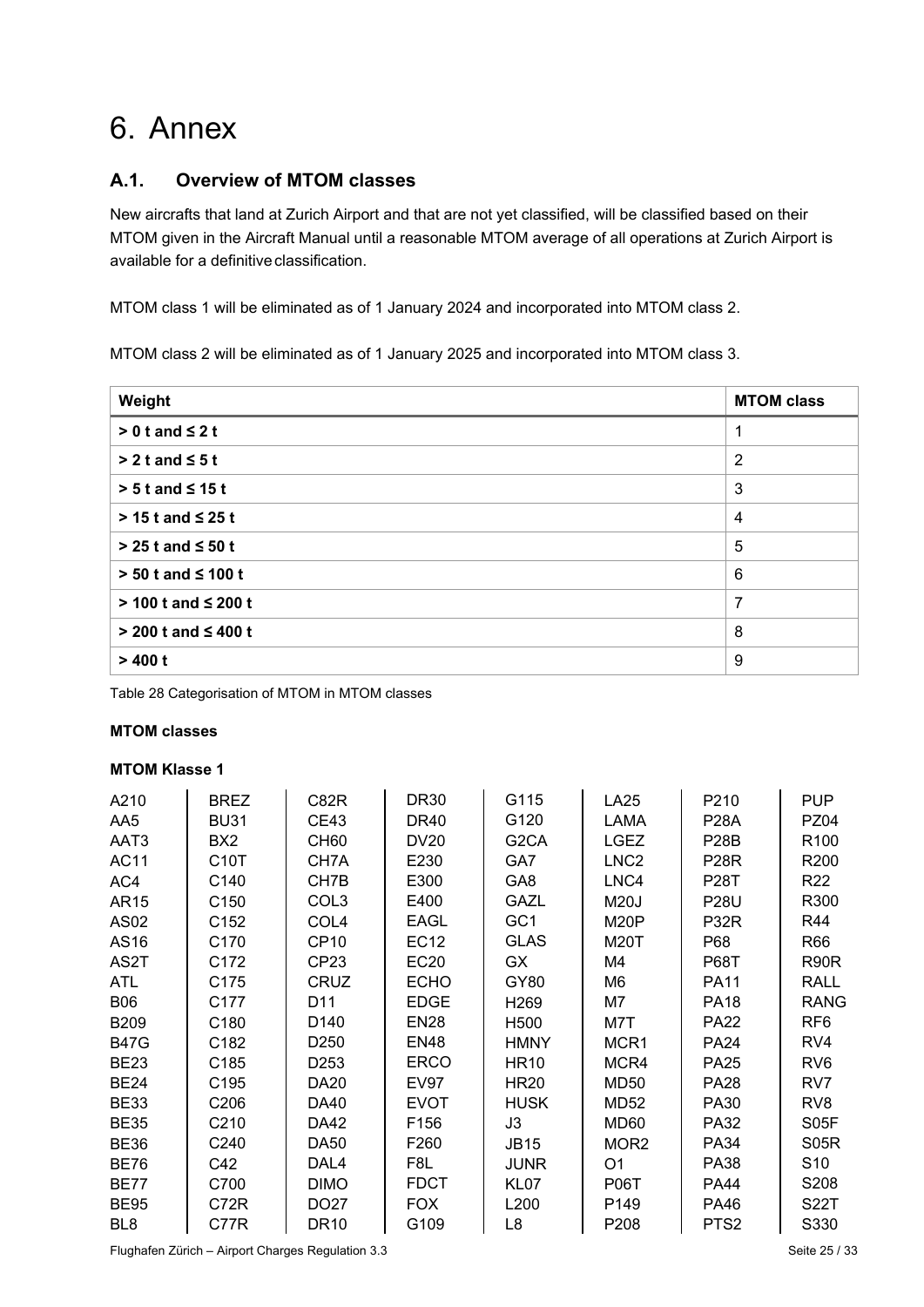| SC <sub>01</sub><br><b>SF25</b><br><b>SIRA</b><br>SLG <sub>2</sub>                                                                                                                          | <b>SR20</b><br><b>SR22</b><br><b>ST75</b><br><b>SUBA</b>                                                                                       | <b>TAMP</b><br><b>TB20</b><br><b>TB21</b><br><b>TBEE</b>                                                                             | <b>TFUN</b><br><b>TOBA</b><br><b>TRIN</b><br><b>TWEN</b>                                                                                                               | <b>ULAC</b><br><b>VELO</b><br><b>VEZE</b><br>VM <sub>1</sub>                                                                                                              | <b>WA40</b><br>WT9<br><b>XA42</b><br><b>Y18T</b>                                                                                                                            | <b>YK18</b><br><b>YK52</b><br>Z43<br>Z50                                                                                                                              |                                                                                                                                  |
|---------------------------------------------------------------------------------------------------------------------------------------------------------------------------------------------|------------------------------------------------------------------------------------------------------------------------------------------------|--------------------------------------------------------------------------------------------------------------------------------------|------------------------------------------------------------------------------------------------------------------------------------------------------------------------|---------------------------------------------------------------------------------------------------------------------------------------------------------------------------|-----------------------------------------------------------------------------------------------------------------------------------------------------------------------------|-----------------------------------------------------------------------------------------------------------------------------------------------------------------------|----------------------------------------------------------------------------------------------------------------------------------|
| <b>MTOM Klasse 2</b>                                                                                                                                                                        |                                                                                                                                                |                                                                                                                                      |                                                                                                                                                                        |                                                                                                                                                                           |                                                                                                                                                                             |                                                                                                                                                                       |                                                                                                                                  |
| A109<br>A119<br>A169<br>AC68<br>AC90<br>AC95<br><b>AEST</b><br>ALO <sub>2</sub><br>ALO <sub>3</sub><br>AS50<br><b>AS55</b><br>AS65<br>B105                                                  | B212<br>B222<br>B230<br>B407<br>B427<br>B429<br>B430<br><b>BE10</b><br><b>BE18</b><br><b>BE55</b><br><b>BE58</b><br><b>BE60</b><br><b>BE65</b> | BE9L<br>BE9T<br><b>BK17</b><br>BN <sub>2</sub> P<br>C <sub>208</sub><br>C25M<br>C303<br>C310<br>C320<br>C335<br>C337<br>C340<br>C402 | C404<br>C411<br>C414<br>C421<br>C425<br>C441<br>C510<br>C525<br>DA62<br>DH3T<br>DHC <sub>2</sub><br>DHC <sub>6</sub><br>DO28                                           | <b>DOVE</b><br>E50P<br><b>EA50</b><br><b>EC30</b><br><b>EC35</b><br><b>EC45</b><br><b>EC55</b><br><b>EPIC</b><br><b>EXPL</b><br>F406<br><b>FA24</b><br>G44<br><b>HDJT</b> | <b>KMAX</b><br><b>KODI</b><br>L39<br>MU <sub>2</sub><br><b>NOMA</b><br><b>P46T</b><br>P750<br><b>PA23</b><br><b>PA27</b><br><b>PA31</b><br>PAY1<br>PAY <sub>2</sub><br>PAY3 | <b>PC12</b><br><b>PC21</b><br>PC6T<br>PC7<br>PC <sub>9</sub><br>S76<br><b>SF50</b><br><b>SPIT</b><br><b>SYCA</b><br>T <sub>28</sub><br>T <sub>6</sub><br>TBM7<br>TBM8 | TBM9<br>TEX <sub>2</sub><br><b>TRIS</b><br>UH1<br><b>VTOR</b><br>YAK3                                                            |
| <b>MTOM Klasse 3</b>                                                                                                                                                                        |                                                                                                                                                |                                                                                                                                      |                                                                                                                                                                        |                                                                                                                                                                           |                                                                                                                                                                             |                                                                                                                                                                       |                                                                                                                                  |
| A139<br>AN <sub>2</sub><br><b>AN28</b><br><b>AN38</b><br>AS32<br><b>ASTR</b><br>B190<br><b>B350</b><br>B412<br><b>BE20</b><br><b>BE30</b><br><b>BE40</b><br><b>BE99</b><br>C <sub>25A</sub> | C25B<br>C25C<br>C500<br>C501<br>C <sub>550</sub><br>C551<br>C55B<br>C560<br>C56X<br>C650<br>C680<br>C68A<br>D228<br>D328                       |                                                                                                                                      | DC <sub>3</sub><br>E110<br>E120<br>E121<br>E55P<br><b>FA10</b><br><b>FA20</b><br>G150<br><b>GAA</b><br><b>H25A</b><br><b>H25B</b><br><b>H25C</b><br>H60<br><b>HUCO</b> | <b>HUNT</b><br><b>JS31</b><br><b>JS32</b><br><b>JS41</b><br><b>JU52</b><br>L410<br>LJ25<br>LJ31<br>LJ35<br>LJ40<br>LJ45<br>LJ55<br>LJ60<br><b>LJ75</b>                    | MI8<br><b>MU30</b><br>N260<br>P180<br>P <sub>51</sub><br>PAY4<br><b>PC24</b><br>PRM1<br><b>PUMA</b><br>S601<br>S92<br>SBR1<br>SC7<br><b>SF34</b>                            |                                                                                                                                                                       | <b>SH33</b><br>SH <sub>36</sub><br>SJ30<br><b>STAR</b><br>SW <sub>2</sub><br>SW <sub>3</sub><br>SW4<br><b>TBM</b><br><b>WW24</b> |
| <b>MTOM Klasse 4</b>                                                                                                                                                                        |                                                                                                                                                |                                                                                                                                      |                                                                                                                                                                        |                                                                                                                                                                           |                                                                                                                                                                             |                                                                                                                                                                       |                                                                                                                                  |
| A140<br>A748<br><b>AN24</b><br>AN26<br>AN30<br>AN32<br>AT43                                                                                                                                 | AT44<br>AT45<br>AT72<br>AT73<br>AT75<br>AT76<br><b>ATP</b>                                                                                     | <b>B25</b><br>C <sub>295</sub><br>C750<br><b>CL30</b><br>CL35<br>CL60<br><b>CN35</b>                                                 | CRJ1<br>CRJ2<br>DH8A<br>DH8B<br>DH <sub>8</sub> C<br>DHC7<br>E135                                                                                                      | E145<br>E35L<br>E45X<br>E545<br>E550<br>F <sub>18</sub><br>F <sub>27</sub>                                                                                                | F <sub>2</sub> TH<br>F <sub>50</sub><br>F60<br>F900<br><b>FA50</b><br>G159<br>G250                                                                                          | G280<br><b>GALX</b><br>H47<br>H <sub>53</sub><br>HA4T<br>IL14<br>J328                                                                                                 | L29B<br><b>SB20</b><br><b>VF14</b>                                                                                               |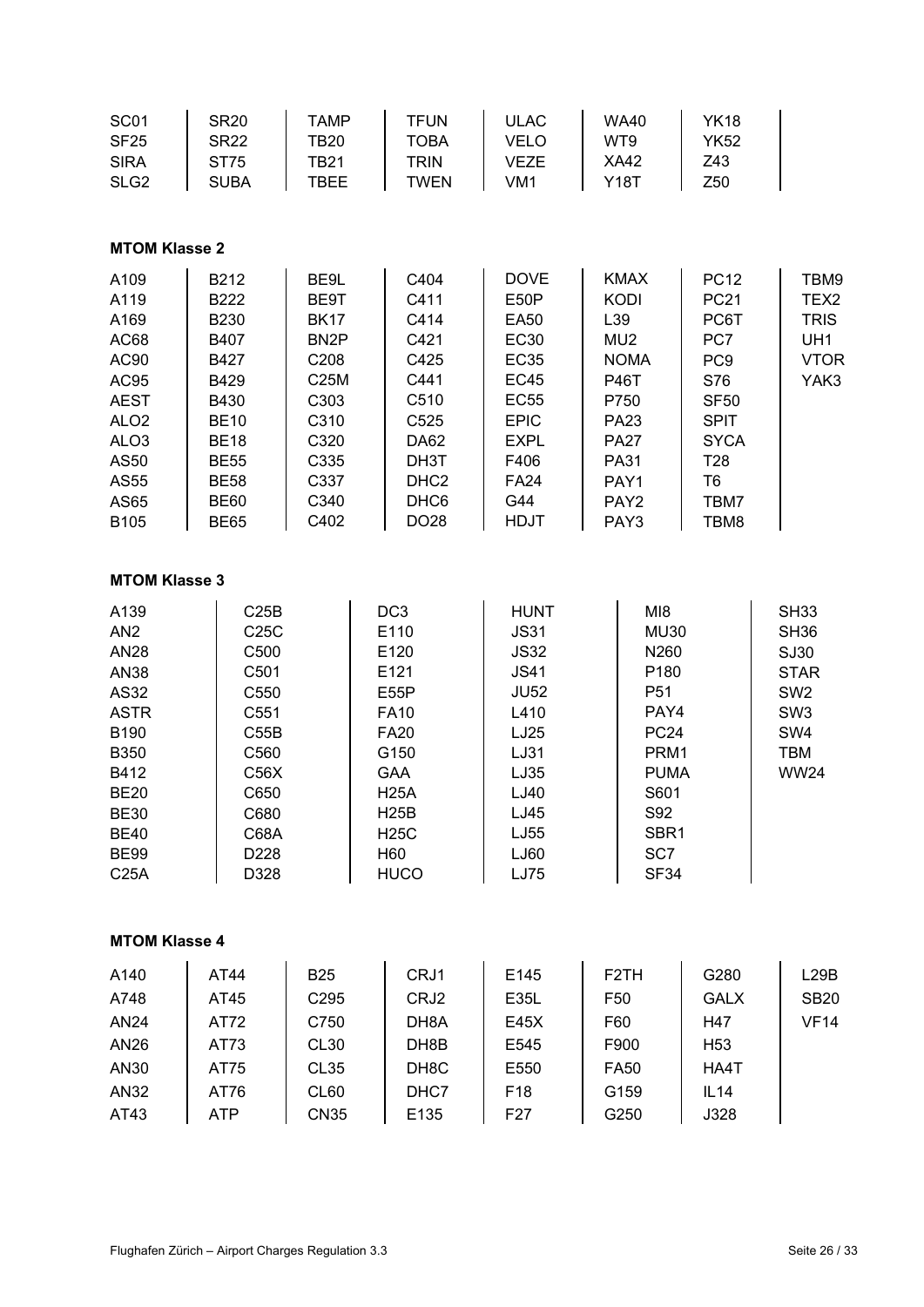| <b>MTOM Klasse 5</b>                                       |                                                                          |                                                                                    |                                                                                             |                                                                            |                                                                                |                                                                          |                             |
|------------------------------------------------------------|--------------------------------------------------------------------------|------------------------------------------------------------------------------------|---------------------------------------------------------------------------------------------|----------------------------------------------------------------------------|--------------------------------------------------------------------------------|--------------------------------------------------------------------------|-----------------------------|
| A148<br><b>AN72</b><br>B461<br>B462<br>B463<br><b>BA11</b> | C160<br><b>C27J</b><br><b>CONI</b><br>CRJ7<br>CRJ9<br><b>CRJX</b>        | <b>CVLT</b><br>DC4<br>DC <sub>6</sub><br><b>DC91</b><br><b>DC92</b><br><b>DC93</b> | DH8D<br>E170<br>E190<br>E275<br>E75L<br><b>E75S</b>                                         | F100<br>F <sub>28</sub><br>F70<br>FA7X<br>FA8X<br>GA5C                     | GA6C<br>GL5T<br><b>GLEX</b><br>GLF <sub>2</sub><br>GLF3<br>GLF4                | GLF5<br>GLF6<br>RJ1H<br><b>RJ70</b><br><b>RJ85</b><br><b>SU95</b>        | T134<br><b>YK40</b>         |
| <b>MTOM Klasse 6</b>                                       |                                                                          |                                                                                    |                                                                                             |                                                                            |                                                                                |                                                                          |                             |
| A19N<br><b>A20N</b><br>A21N<br>A318<br>A319<br>A320        | A321<br><b>AN12</b><br><b>B37M</b><br><b>B38M</b><br><b>B39M</b><br>B712 | B721<br>B722<br>B731<br>B732<br><b>B733</b><br><b>B734</b>                         | <b>B735</b><br><b>B736</b><br><b>B737</b><br><b>B738</b><br><b>B739</b><br>BCS <sub>1</sub> | BCS <sub>3</sub><br>C130<br>C <sub>30</sub><br>DC94<br><b>DC95</b><br>E195 | E290<br>E295<br>GL7T<br><b>IL18</b><br>L188<br><b>MD81</b>                     | <b>MD82</b><br><b>MD83</b><br>MD87<br><b>MD88</b><br><b>MD90</b><br>R721 | S210<br>T334<br><b>YK42</b> |
| <b>MTOM Klasse 7</b>                                       |                                                                          |                                                                                    |                                                                                             |                                                                            |                                                                                |                                                                          |                             |
| A306<br>A30B<br>A310                                       | A3ST<br>B703<br><b>B720</b>                                              | B752<br>B753<br>B762                                                               | B763<br>C141<br><b>DC85</b>                                                                 | <b>DC86</b><br>DC87<br>IL <sub>62</sub>                                    | IL76<br><b>K35R</b><br>T154                                                    | T204                                                                     |                             |
| <b>MTOM Klasse 8</b>                                       |                                                                          |                                                                                    |                                                                                             |                                                                            |                                                                                |                                                                          |                             |
| A124<br>A332<br>A333<br>A339<br>A342                       | A343<br>A345<br>A346<br>A358<br>A359                                     | A35K<br><b>AN22</b><br>B741<br>B742<br>B743                                        | B744<br><b>B74R</b><br><b>B74S</b><br><b>B764</b><br>B772                                   | <b>B773</b><br><b>B779</b><br><b>B77L</b><br>B77W<br><b>B788</b>           | <b>B789</b><br><b>B78X</b><br>C <sub>17</sub><br>C <sub>5</sub><br><b>DC10</b> | IL86<br>IL96<br>L101<br><b>MD11</b>                                      |                             |

### **MTOM Klasse 9**

A225 | A388 | B748

Table 29 MTOM classes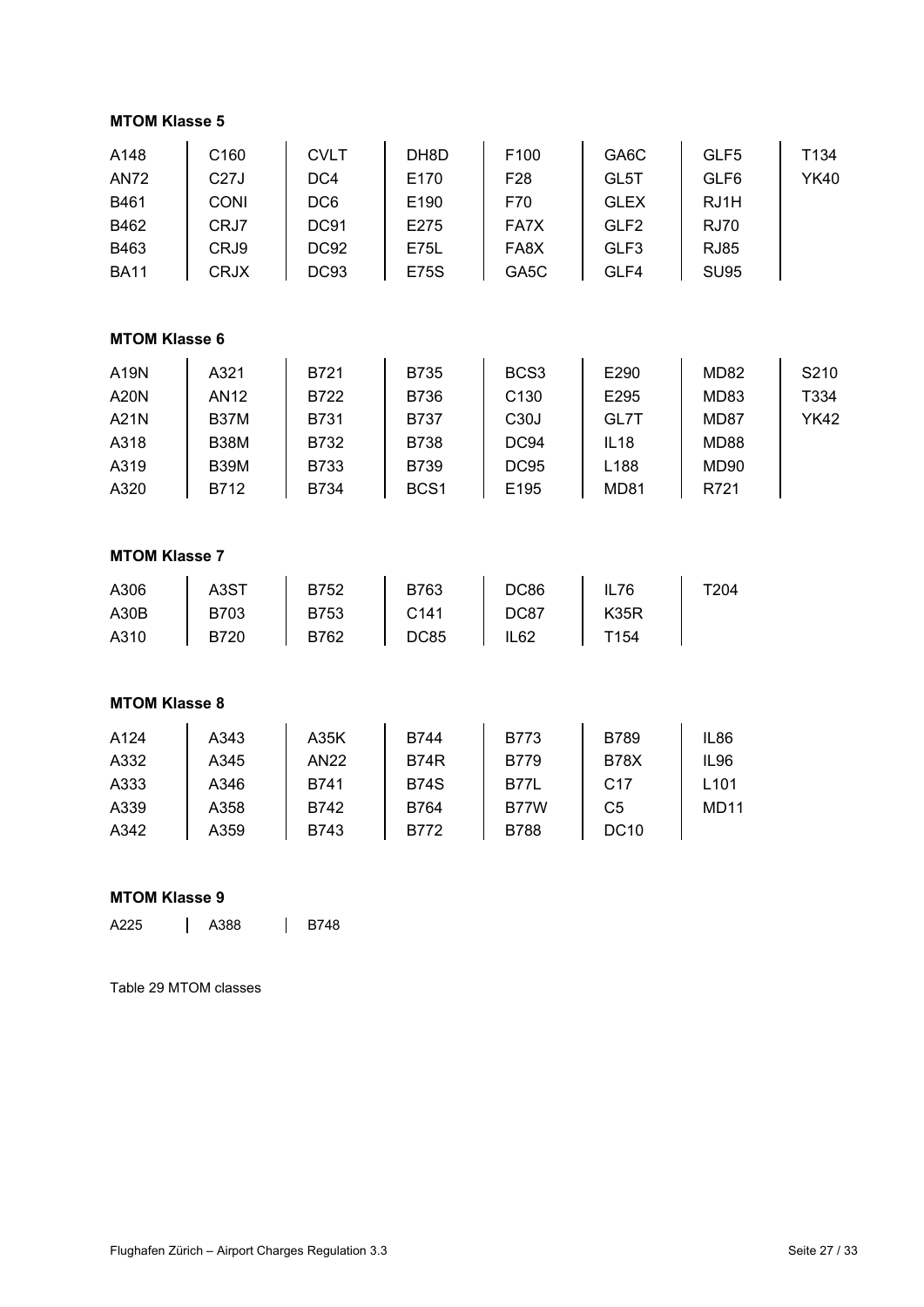### <span id="page-27-0"></span>**A.2. Overview of noise classes for jet aircraft**

The aircraft types are divided into the noise classes in accordance with the deviation of the annual average noise level (dB(A)) of the aircraft type in question from the annual average noise level of all aircraft at Zurich Airport.

| <b>Noise class</b> | <b>Deviations</b>                |
|--------------------|----------------------------------|
| 1                  | $>$ 4.5 dB(A)                    |
| 2                  | $\leq$ 4.5 dB(A) and > 1.5 dB(A) |
| 3                  | ≤ 1.5 dB(A) and > -1.5 dB(A)     |
|                    | ≤ -1.5 dB(A) and > -4.5 dB(A)    |
|                    | $\le$ -4.5 dB(A)                 |

<span id="page-27-1"></span>Table 30 Noise Classification

#### **Noise class categorisation**

| Noise Class I                                                                                                                                                                                                                                                                                                                                                                         |                                                                                                                                                                                                                                                                                                               |  |  |  |
|---------------------------------------------------------------------------------------------------------------------------------------------------------------------------------------------------------------------------------------------------------------------------------------------------------------------------------------------------------------------------------------|---------------------------------------------------------------------------------------------------------------------------------------------------------------------------------------------------------------------------------------------------------------------------------------------------------------|--|--|--|
| $\cdot$ Antonov An124<br>• Boeing B707 Serie -100B/ -300B/ -300<br>Boeing B727 Serie -100/ -200/ -200 ADV/ -200<br><b>Hushkit</b><br>• Boeing B737 Serie -200/-200 ADV<br>• Boeing B747 Serie -100/ -200/ -SP/ -300 SUD/ -<br>400<br>• Boeing B777 Serie -200ER/ -300<br>· Douglas DC8 Serie -50/ -61/ -62/ -63<br>Douglas DC10 Serie -10/ -30/ -30ER/ -40<br>• McDonell Douglas MD11 | • McDonnell Douglas MD80/-81/-82/-83<br>· Fokker F28 -1000/ -2000/ -3000/ -4000/ -<br>5000/-6000<br>• Iljuschin IL62/-62M<br>· Iljuschin IL76 M/ T/ TD<br>· Iljuschin IL86<br>• Tupolew TU134 A<br>· Tupolew TU154/ A/ B/ B1/ B2<br>$\cdot$ Gulfstream GLF I/ II<br>• Hawker Siddeley HS 125 Serie -400/ -600 |  |  |  |
| <b>Noise Class II</b>                                                                                                                                                                                                                                                                                                                                                                 |                                                                                                                                                                                                                                                                                                               |  |  |  |
| • Airbus A300 B2-100/-200/-300/ B4-100/ B4-<br>200/ C4<br>$\cdot$ Airbus A300 Serie -600<br>• Airbus A310 Serie -200/ -300<br>· Airbus A330 Serie -200/ -300<br>• Airbus A340 Serie -200/ -300/ - 500/ -600<br>· Airbus A380 Serie -800<br>• Boeing B767 Serie -200/ -200ER/ -300/ -300ER/<br>$-400ER$                                                                                | · Boeing B777 Serie -200LR/ -300ER<br>• Douglas DC8 Serie -70<br>• McDonnell Douglas MD87<br>• Iljuschin IL96 M Serie -300<br>• Tupolew TU154 M<br>$\cdot$ Yakovlev Yak 40/-42<br>$\cdot$ Falcon FA50                                                                                                         |  |  |  |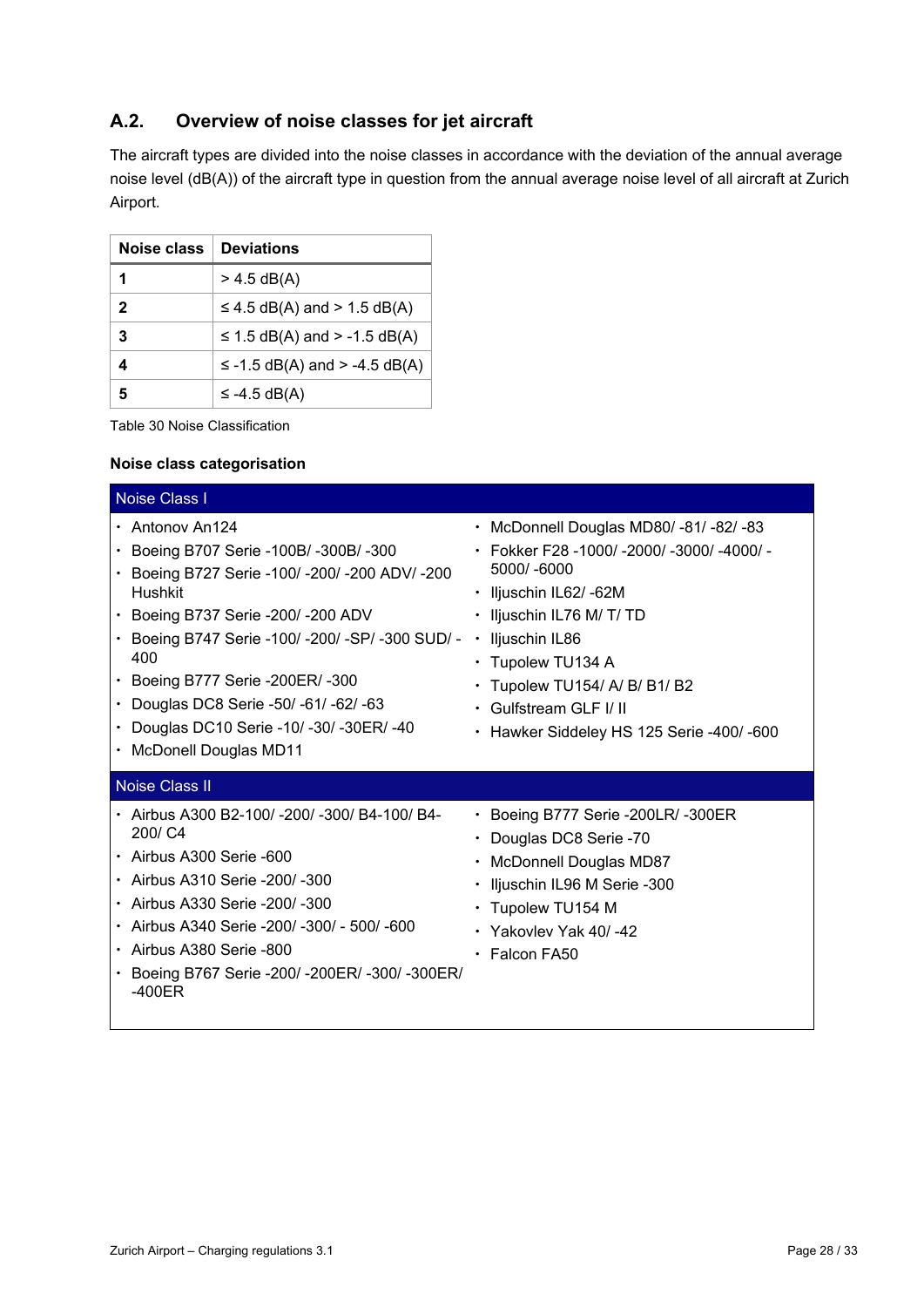| <b>Noise Class III</b>                       |                                             |
|----------------------------------------------|---------------------------------------------|
| $\cdot$ Airbus A321                          | • Falcon FA Serie -20/ -900/ 7X/ -200       |
| • Boeing B737 Serie -300/ -400/ -800/ -900   | ▪ Mitsubishi MU-300                         |
| Boeing B757 Serie -200/ -300                 | · Sabreliner SAB NA-265 Serie 65 / 70 / 80  |
| • Boeing B777 Serie -200                     | • Westwind IAI-1124 / -1125 / AJ25          |
| • Cessna C650 Citation III, VI, VII          | $\cdot$ Tupolew TU204 Serie -100/ -200      |
| <b>Noise Class IV</b>                        |                                             |
| • Airbus A318                                | • Bombardier BD700 Global 5000/ 5500        |
| $\cdot$ Airbus A319                          | • Bombardier CL30 / CL35                    |
| · Airbus A320                                | • Canadair CRJ 700/-900/-1000               |
| · Airbus A20N / A21N (GTF)                   | • Embraer ERJ 170/-175/-190/-195            |
| • Airbus A350 Serie -900/-1000               | • McDonnell Douglas MD90                    |
| · Boeing B717 Serie -200                     | $\cdot$ Fokker F70/F100                     |
| Boeing B737 Serie -500/ -600/ -700           | $\cdot$ Falcon FA Serie -10/-2000           |
| • Boeing B787 Serie -8/-9                    | • Gulfstream G150/G200/ G IV/ G V/ G VI     |
| · Bombardier BD700 Global Express 6000/-6500 | (G650/G280)                                 |
| (GLEX)                                       | • Learjet LR Serie -50                      |
| Noise Class V                                |                                             |
| · Airbus A20N / A21N (LEAP)                  | $\cdot$ Embraer EMB 135/-145ER              |
| • BEA BA-146 Serie -100/-200/-300            | $\cdot$ Embraer Phenom 100 / 300            |
| • Beechcraft Premier 1                       | · Hawker Siddeley HS125 Serie -700/ -800/ - |
| · Airbus A221 / A223                         | $900/ -1000$                                |
| Cessna C500, C510, C525, C550, C560, C680,   | $\cdot$ Embraer E290                        |
| C700, C750                                   | • Learjet LR Serie -30/ -45/ -60/ -70/ -75  |
| · Canadair CL601/ CL604/ CL605/ CL650        | $\cdot$ AVRO RJ -70/ -85/ -100              |
| • Dornier DO328 Serie -300                   | • Canadair RJ100/ RJ200/ ER/ LR             |

<span id="page-28-0"></span>Table 31 Noise Classes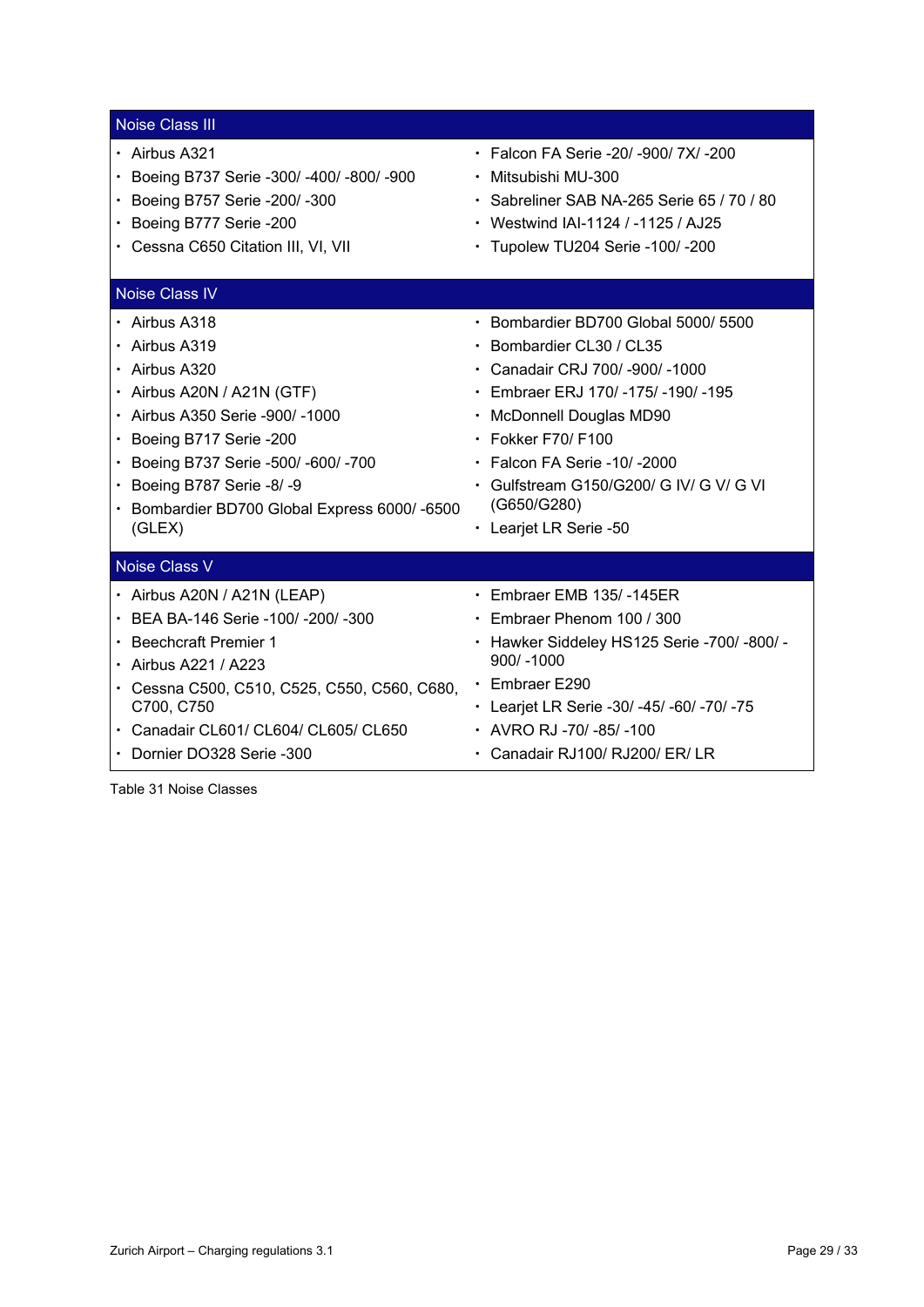### <span id="page-29-0"></span>**A.3. Overview of noise classes for propeller aircraft**

Propeller planes are divided into noise classes in accordance with their noise level (measured noise level, corrected for the performance factor of the aircraft or aircraft type) compared to the limit in accordance with ICAO Annex 16:

URL:<https://www.bazl.admin.ch/bazl/en/home/specialists/aircraft/noise-related-landing-charges.html>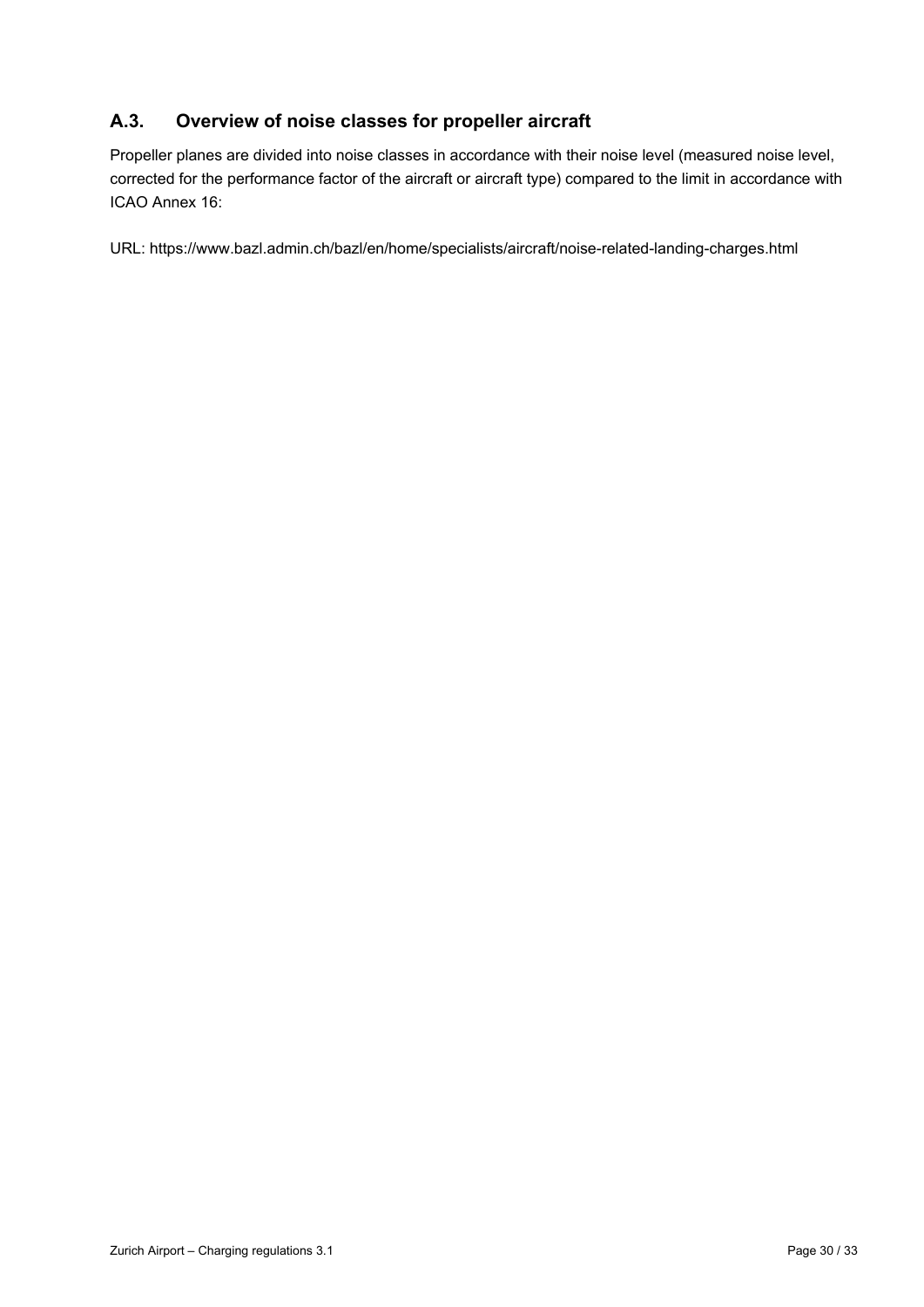### <span id="page-30-0"></span>**A.4. Essential regulations with regard to flight operations charges, user and access fees**

The current versions of the following regulations in particular must be observed:

- General Terms and Conditions ICT
- Handling Desks Operating Regulations
- AOS-AODB Operating Regulations
- Handling Apron Areas Operating Regulations
- Operating Regulations for Zurich Airport
- Third-party and Self-handling Authorisation
- Freight Regulations
- ICT service level agreement
- Terminal Regulation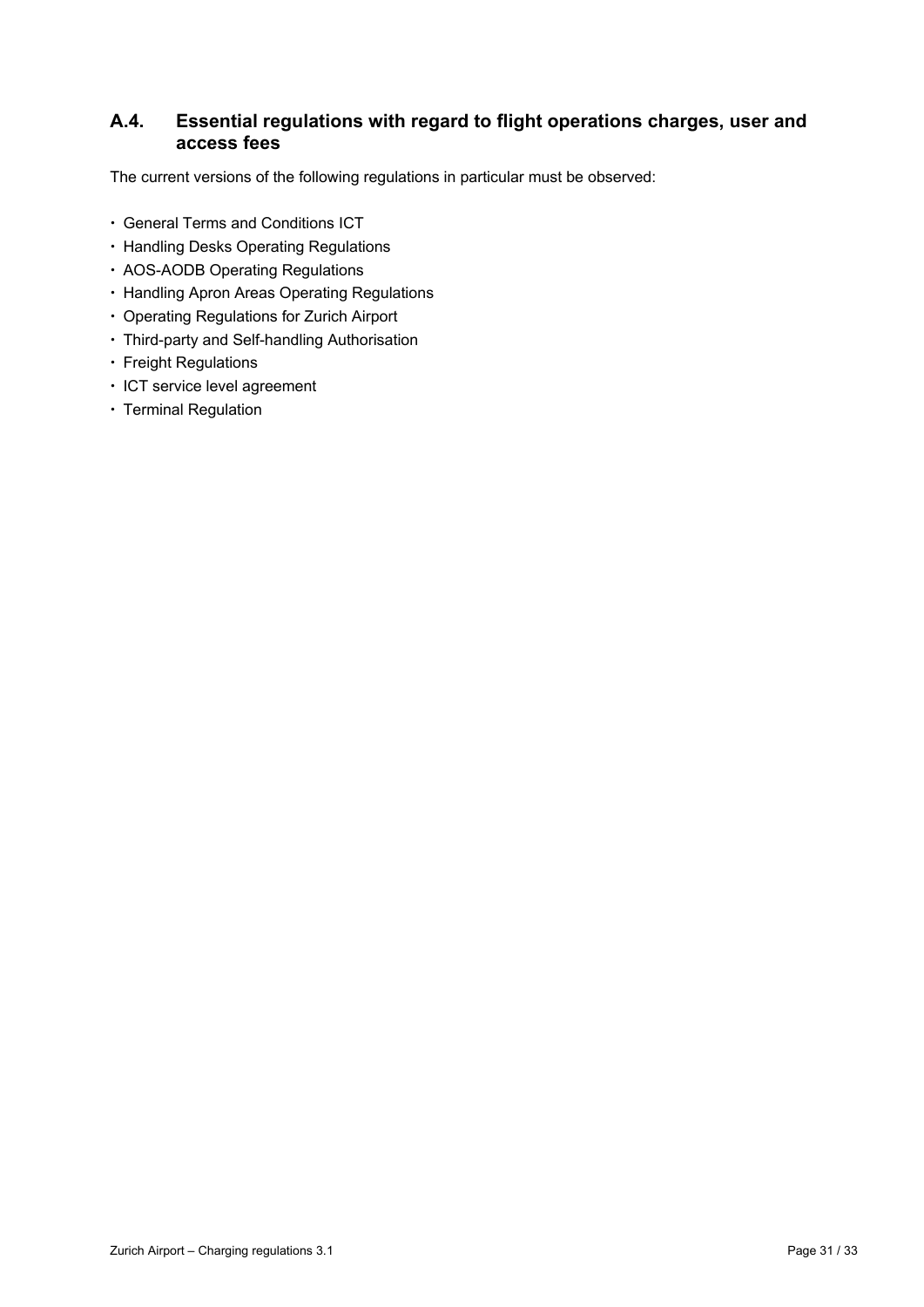### **List of tables**

| Table 5 Shoulder and night hours surcharges per take-off (as at 31 December 2014)11 |  |
|-------------------------------------------------------------------------------------|--|
| Table 6 Shoulder and night hours surcharges per landing (as at 31 December 2014) 11 |  |
|                                                                                     |  |
|                                                                                     |  |
|                                                                                     |  |
|                                                                                     |  |
|                                                                                     |  |
|                                                                                     |  |
|                                                                                     |  |
|                                                                                     |  |
|                                                                                     |  |
|                                                                                     |  |
|                                                                                     |  |
|                                                                                     |  |
|                                                                                     |  |
|                                                                                     |  |
|                                                                                     |  |
|                                                                                     |  |
|                                                                                     |  |
|                                                                                     |  |
|                                                                                     |  |
|                                                                                     |  |
|                                                                                     |  |
|                                                                                     |  |
|                                                                                     |  |
|                                                                                     |  |
|                                                                                     |  |
|                                                                                     |  |